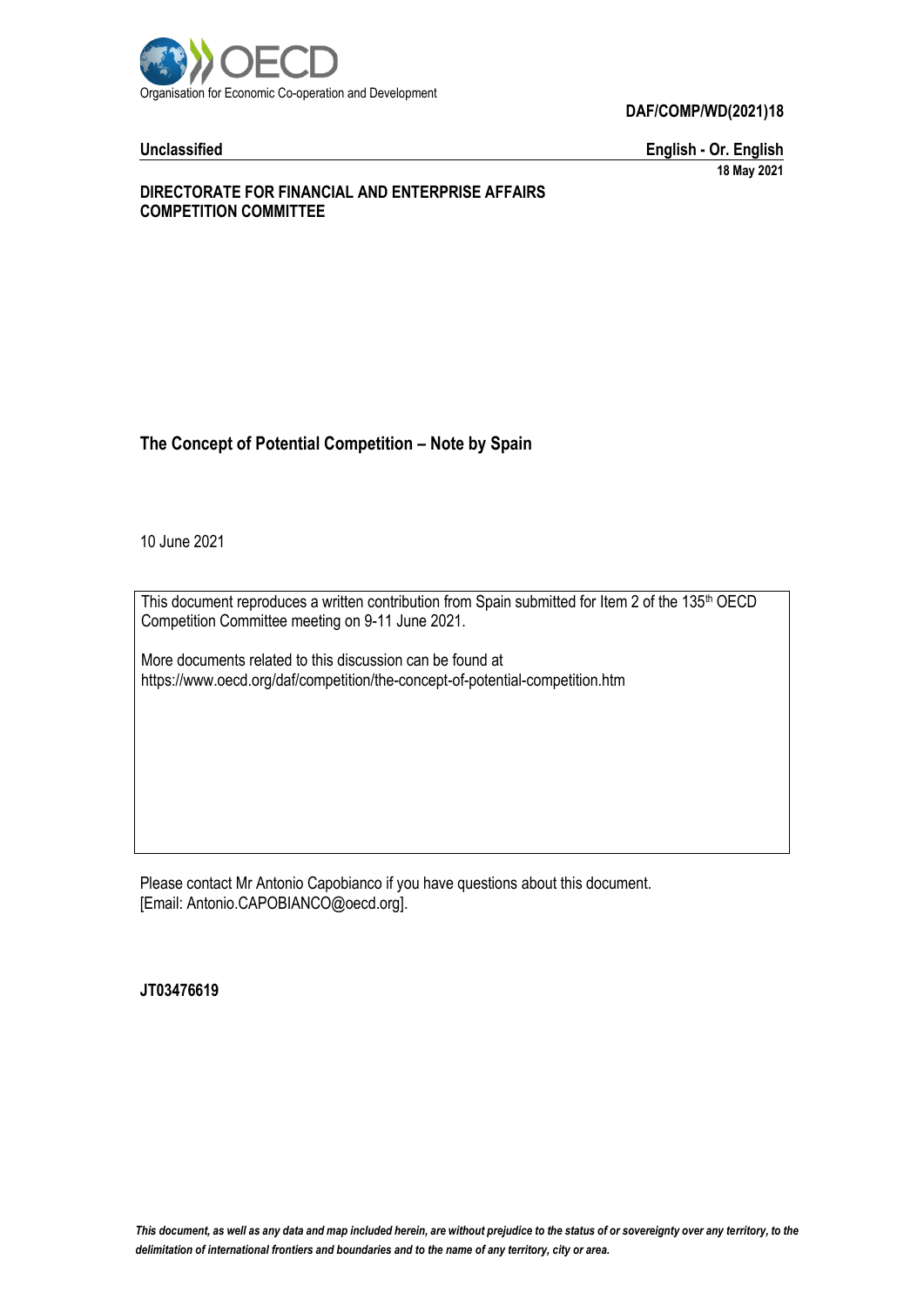# *Spain*

1. This contribution by the Spain's National Commission for Markets and Competition<sup>1</sup> (CNMC) addresses the subject of the roundtable on the "Concept of Potential Competition", to be held in the June 2021 meeting of the Competition Committee.

2. It is structured as follows. The first section deals with the relation between competition enforcement and compliance, assessing the role of compliance programmes and policies. The second section addresses the role of advocacy in promoting a culture of competition and compliance. The third section concludes with the main takeaways.

## **1. Introduction**

3. In Competition Law, the concept of potential competition is of the utmost importance, as it is commonly used in the following scenarios:

| Under articles 101 of the Treaty on the<br>Functioning of the European Union<br>("TFEU") and 1 Spanish Competition<br>Act <sup>2</sup> ("SCA") | To determine, in horizontal agreements, the application of the mentioned articles,<br>as they are only applied in this context to coordination between companies that<br>are in competition, if not actually, at least, potentially.                                                                                 |
|------------------------------------------------------------------------------------------------------------------------------------------------|----------------------------------------------------------------------------------------------------------------------------------------------------------------------------------------------------------------------------------------------------------------------------------------------------------------------|
|                                                                                                                                                | To determine, when there is not a restriction of competition by object, the effects<br>of a specific conduct in the market.                                                                                                                                                                                          |
| Under articles 102 TFEU and 2 SCA                                                                                                              | To determine, among other elements that must be considered (such as market<br>shares, entry barriers, etc.), whether a company has a dominant position in a<br>specific market.                                                                                                                                      |
|                                                                                                                                                | To determine whether a specific conduct by a dominant undertaking might<br>foreclose a potential competitor from the market (thus, strengthening its already<br>dominant position in such market).                                                                                                                   |
| From a merger perspective                                                                                                                      | In relation to the global discussion on whether the turnover thresholds should be<br>modified in order to capture the so-called killer acquisitions (i.e. the acquisition of<br>potential competitors, which are usually start-ups with a great growing potential<br>but a low turnover during their initial years). |
|                                                                                                                                                | During the substantive analysis, as it involves the assessment of several<br>elements and, among them, the competition that can be exerted by actual and<br>potential competitors in the market.                                                                                                                     |

4. In addition, the digitisation of the economy or the so-called fourth industrial revolution (that combines automatization, digitisation, connectivity, AI, etc.), has put potential competition at the core of the current discussions in the competition world: mavericks, innovative start-ups, competitive process, new theories of harm to address these challenges, etc.

5. Thus, potential competition is an extremely important concept for Competition Law but, what is potential competition? And more importantly, how is it assessed by competition authorities and the courts?

<sup>&</sup>lt;sup>1</sup> This contribution has been prepared by the staff of the CNMC and shall not be regarded as the official position of the CNMC unless it refers to CNMC approved documents.

 $^{2}$  Lev 15/2007, de 3 de julio, de Defensa de la Competencia.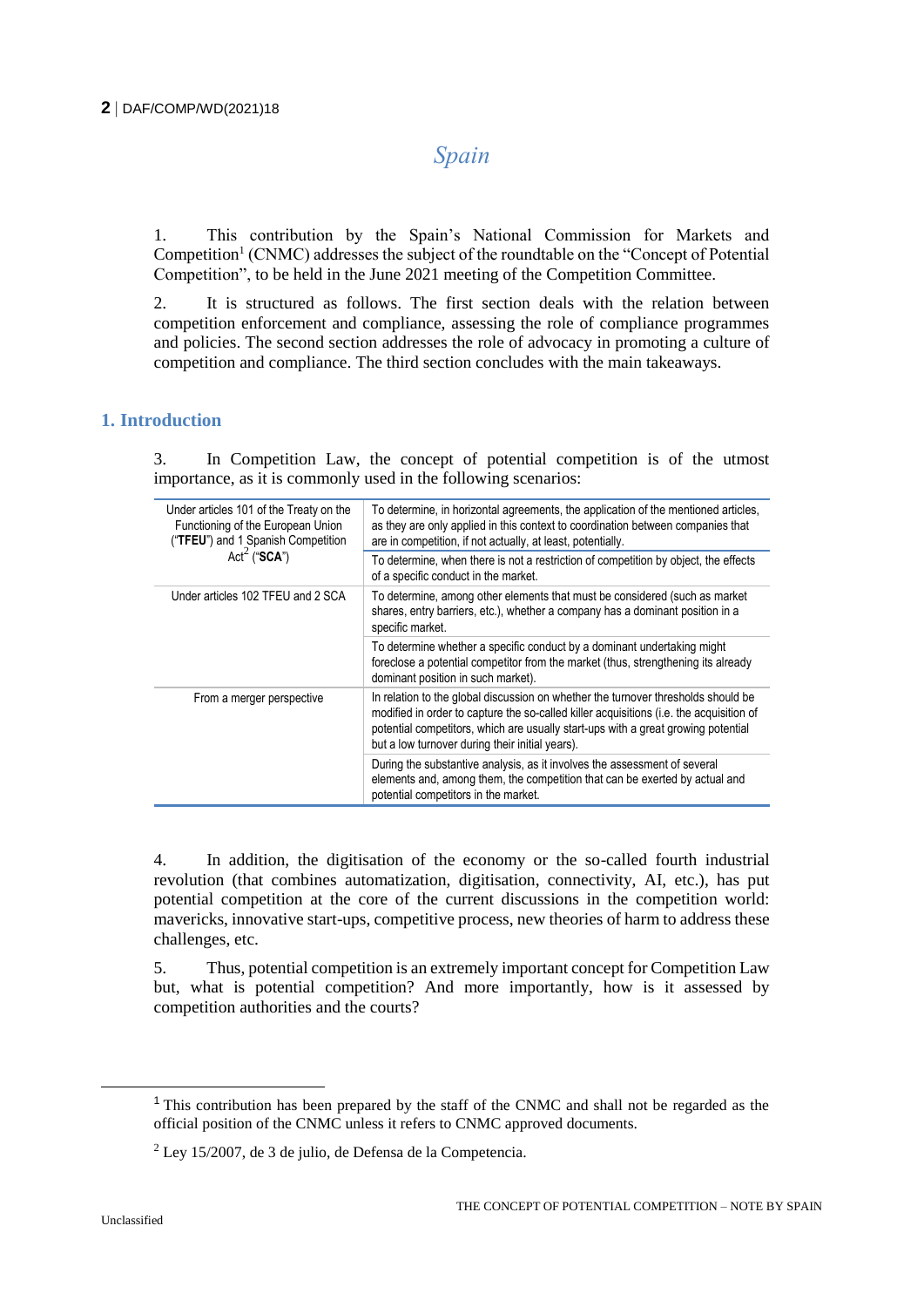6. One definition of potential competition can be found in the European Commission ("EC") Horizontal Guidelines<sup>3</sup>: "A company is treated as a potential competitor of another *company if* […] *in case of a small but permanent increase in relative prices it is likely that the former, within a short period of time, would undertake the necessary additional investments or other necessary switching costs to enter the relevant market on which the*  latter is active"<sup>4</sup>.

7. In addition, according to the EC, this assessment has to be based on realistic grounds, not being sufficient the mere theoretical possibility to enter a market<sup>5</sup>.

8. In this regard, as explained by the EC, one of the main elements of the concept is timing. The Horizontal Guidelines envisages the idea that it has to take place in a short period of time, and this idea is also repeated in other soft-law instruments from the EC: (i) for a third party to be considered a potential competitor, market entry would need to take place sufficiently fast so that the threat of potential entry is a constraint on the parties' and other market participants' behaviour<sup>6</sup>; and (ii) for entry to be considered a sufficient competitive constraint on the parties, it must be shown to be likely, timely and sufficient to deter or defeat any potential restrictive effects<sup>7</sup>.

9. This obviously brings the question on which is the appropriate timeframe to assess potential competition. According to the EC this depends on the facts of the case at hand, its legal and economic context, and, in particular, on whether the company in question is a party to the agreement or a third party<sup>8</sup>. Although this is not very specific, other rules contain more specific references: (i) both the R&D and the Specialisation Block Exemption Regulations consider a period of not more than three years a "short period of time"; while (ii) the Horizontal Mergers Guidelines consider that entry is normally only considered timely if it occurs within two years.

10. Having said that, the decisional practice from the competition authorities and the case law from the Courts also contain useful indications regarding the concept, assessment, and use of potential competition.

11. Following the introductory remarks of this first section, in the following ones, the concept, assessment, and use of potential competition will be further explained, with references to the relevant decisional practice and case-law (in Spain and the EU). In this regard, the second section of this article will cover the analysis of potential competition from an article 101 TFEU and 1 SCA perspective, the third section from an article 102 TFEU and 2 SCA perspective, and the fourth one from a merger perspective. Lastly, section five will contain the main conclusions that can be drawn.

 $3$  Communication from the Commission — Guidelines on the applicability of Article 101 of the Treaty on the Functioning of the European Union to horizontal co-operation agreements Text with EEA relevance (see [here\)](https://eur-lex.europa.eu/legal-content/EN/ALL/?uri=CELEX%3A52011XC0114%2804%29).

<sup>4</sup> See para. 10 and footnote 3.

<sup>5</sup> See para. 10 of the Horizontal Guidelines.

<sup>6</sup> See footnote 3 of the Horizontal Guidelines.

 $<sup>7</sup>$  See para.47 and 68 of the Horizontal Merger Guidelines (Guidelines on the assessment of</sup> horizontal mergers under the Council Regulation on the control of concentrations between undertakings; see [here\)](https://eur-lex.europa.eu/legal-content/EN/ALL/?uri=celex%3A52004XC0205%2802%29).

<sup>8</sup> See footnote 3 of the Horizontal Guidelines.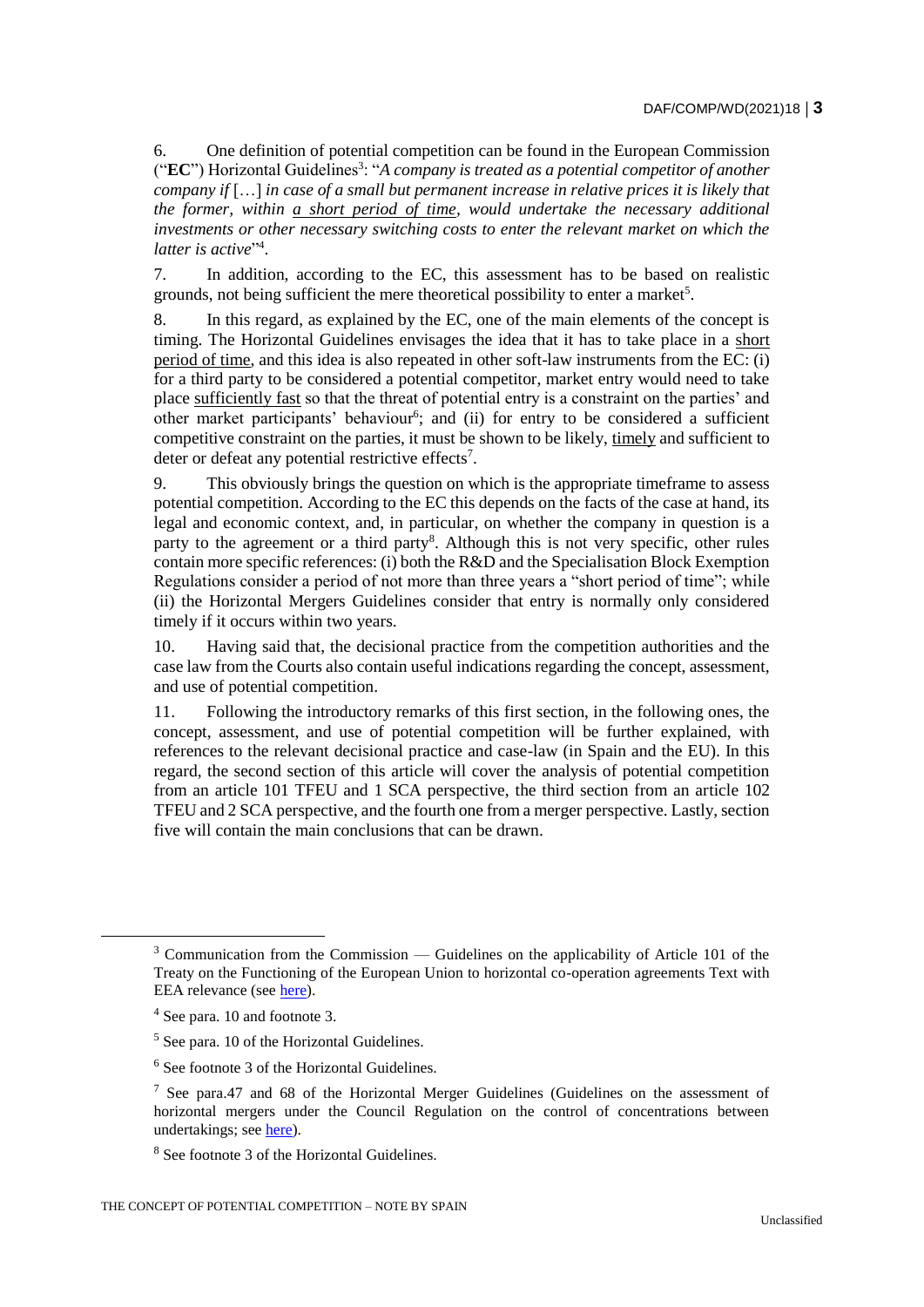## **2. Articles 101 TFEU and 1 SCA perspective**

## **2.1. The use of the concept of potential competition**

12. As explained above, the concept of potential competition is used under article 101 TFEU and 1 SCA to:

- $\bullet$  To determine, in horizontal agreements<sup>9</sup>, whether they are applied to a conduct as both are applied, inter alia, to coordination between companies that are in competition with each other, if not actually, then at least potentially (in both object and effect potential restrictions) <sup>10</sup>; and
- To determine, when there is not a restriction of competition by object, the effects of a specific conduct in the market.

13. In these cases, the case law considers that competition authorities need to consider: (i) impact of the agreement on existing and potential competition; and (ii) the competition situation in the absence of the agreement<sup>11</sup>. Thus, according to the case law, potential competition is considered when analysing the effects of a conduct in the market<sup>12</sup>.

14. In this regard, this second set of cases is more related to the use of potential competition in the effect analysis than to the concept of potential competition itself.

15. The case law and decisional practice from the competition authorities further illustrates the concept and use of potential competition under these two scenarios.

## **2.2. Cases (EU and Spain)**

## *2.2.1. Application of article 101 TFEU and 1 SCA:*

 [Lundbeck case](https://ec.europa.eu/competition/elojade/isef/case_details.cfm?proc_code=1_39226)*<sup>13</sup>*: In June 2013, the European Commission ("**EC**") fined Lundbeck (an originator drug manufacturer), Merck, Alpharma, Arrow, and Ranbaxy (four generic manufacturers) with  $\epsilon$  93,8 million and  $\epsilon$  52,2 million, respectively, for delaying market entry of generic medicines competing with Lundbeck's citalopram (an infringement of article 101 TFEU by object). According to the EC, Lundbeck paid generic manufacturers to delay the launch of their version of the drug once its

<sup>&</sup>lt;sup>9</sup> Article 101 TFEU and 1 SCA are also applied to vertical agreements, which are agreements between companies that operate in different levels of the production chain (i.e. are not direct actual or potential competitors).

<sup>10</sup> See, for example, C-591/16 – *Lundbeck*, para. 53: "[…] *with respect to horizontal cooperation agreements* […] *coordination involves undertakings who are in competition with each other, if not in reality, then at least potentially*", and also C-307/18 – *Generics*, para. 32. In addition, the EU Courts have acknowledged the possibility for other non-competing undertakings (either actual or potential) to be liable of an infringement if they are involved in the conduct in question - see, for example, C-194/14 P AC-Treuhand, para. 35 "*Article 81(1) EC refers generally to all agreements and concerted practices which, in either horizontal or vertical relationships, distort competition on the common market, irrespective of the market on which the parties operate* […]".

<sup>11</sup> See, for example, T-328/03 - *O2 (Germany)*, para. 71.

<sup>&</sup>lt;sup>12</sup> See also soft law from EC; e.g. paras. 10 and 47 of the Horizontal Guidelines.

<sup>13</sup> AT.39226 – *Lundbeck*.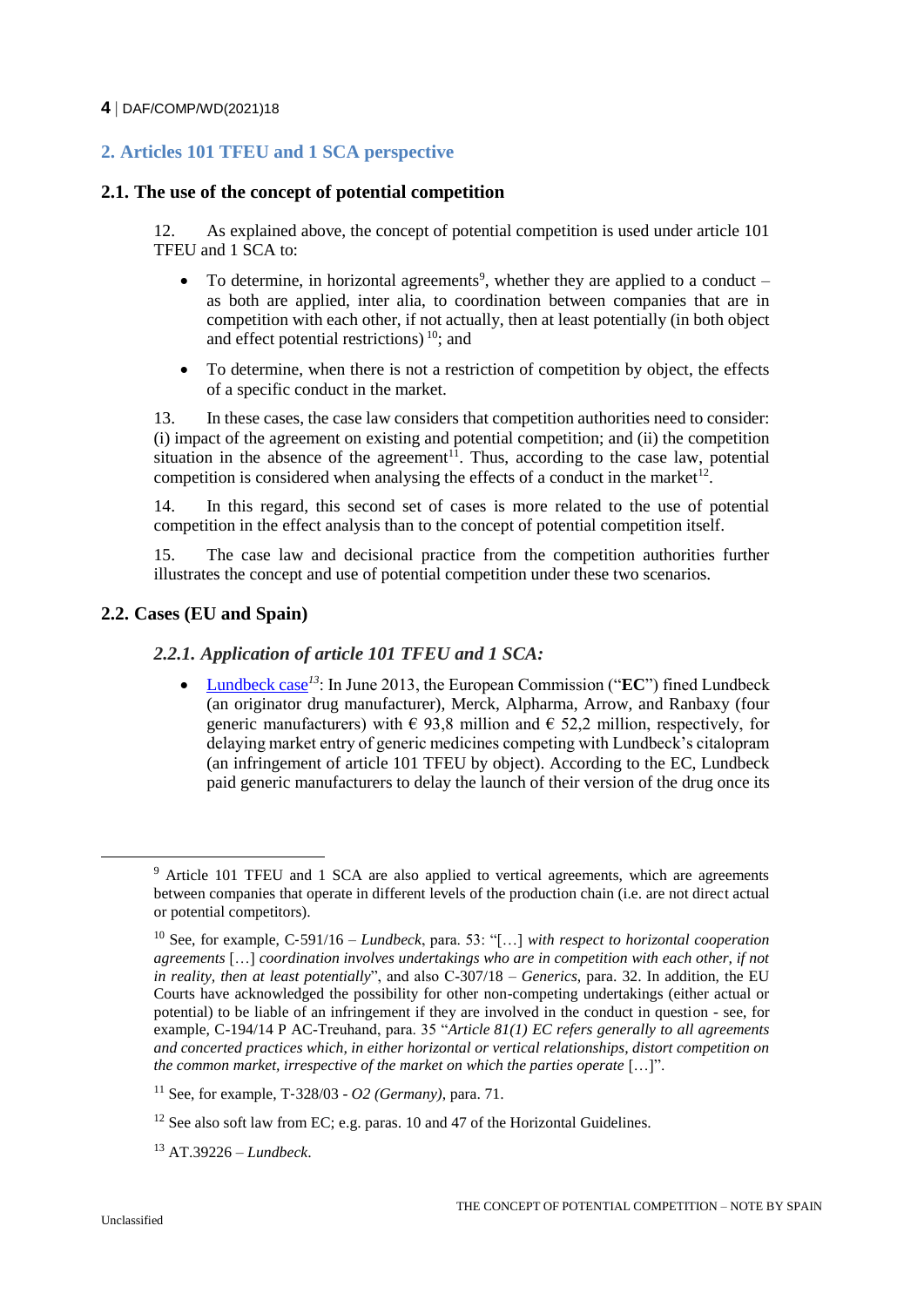main patent had expired. The General Court ("GC") [\(2016\)](https://curia.europa.eu/juris/liste.jsf?oqp=&for=&mat=or&lgrec=es&jge=&td=%3BALL&jur=C%2CT%2CF&num=T-472%252F13&page=1&dates=&pcs=Oor&lg=&pro=&nat=or&cit=none%252CC%252CCJ%252CR%252C2008E%252C%252C%252C%252C%252C%252C%252C%252C%252C%252Ctrue%252Cfalse%252Cfalse&language=en&avg=&cid=5712550)<sup>14</sup> and the European Court of Justice ("**ECJ**") [\(2021\)](https://curia.europa.eu/juris/liste.jsf?oqp=&for=&mat=or&lgrec=es&jge=&td=%3BALL&jur=C%2CT%2CF&num=C-591%252F16&page=1&dates=&pcs=Oor&lg=&pro=&nat=or&cit=none%252CC%252CCJ%252CR%252C2008E%252C%252C%252C%252C%252C%252C%252C%252C%252C%252Ctrue%252Cfalse%252Cfalse&language=en&avg=&cid=5712737)<sup>15</sup> upheld the EC's decision.

- o Lundbeck contested before the GC and the ECJ that generic manufacturers were not actual or potential competitors of Lundbeck at the time the agreements at issue were concluded, so article 101 TFEU was not applicable.
- o However, both the GC and the ECJ rejected this argument and upheld the EC's finding that the generics manufacturers were potential competitors of Lundbeck.
- $\circ$  The GC (2016) gave very useful indications regarding the concept of potential competition in its judgement (with reference to relevant case-law):

| Paragraph | Relevant content regarding the concept of potential competition                                                                                                                                                                                                                                                                                                            |
|-----------|----------------------------------------------------------------------------------------------------------------------------------------------------------------------------------------------------------------------------------------------------------------------------------------------------------------------------------------------------------------------------|
| 99        | Need to analyse not only existing competition but also potential competition, in order to establish whether []<br>there are real concrete possibilities: (i) for the undertakings concerned to compete among themselves; or (ii)<br>for a new competitor to enter the relevant market and compete with established undertakings.                                           |
| 100       | In order to determine whether an undertaking is a potential competitor in a market, the Commission [or<br>national competition authorities] is [are] required to determine whether, if the agreement in question had not<br>been concluded, there would have been real concrete possibilities for it to enter that market and to compete<br>with established undertakings. |
| 100       | An undertaking cannot be described as a potential competitor if its entry into a market is not an economically<br>viable strategy.                                                                                                                                                                                                                                         |
| 101       | While intention to enter may be of relevance, the essential factor is whether the potential competitor has the<br>ability to enter that market.                                                                                                                                                                                                                            |
| 102       | No need to demonstrate that the potential competitor intends to enter that market in the near future, the mere<br>fact of its existence may give rise to competitive pressure (i.e. the likelihood of entrance if the market becomes<br>more attractive).                                                                                                                  |
| 103       | Conclusion of agreements or establishment of information exchange mechanisms with undertakings not<br>present on the market provides a strong indication that the market in question is not impenetrable <sup>16</sup> .                                                                                                                                                   |
| 104       | The purely theoretical possibility of market entry is not sufficient; need to demonstrate that market entry could<br>have taken place sufficiently quickly for the threat of a potential entry to influence the conduct of the<br>participants in the market, on the basis of costs which would have been economically viable.                                             |

o Then, applying this theorical framework to the facts of the case, the ECJ considered (as the EC and GC did) that the generic manufacturers were potential competitors of Lundbeck as:

| Paragraph/s        | Application of the theory to the case at hand                                                 |
|--------------------|-----------------------------------------------------------------------------------------------|
| 124 GC and 62, 78, | They had a firm intention and an inherent ability to enter the market (i.e. made considerable |
| and 86 ECJ         | investments to enter the market).                                                             |
| 180 and 78 ECJ     | They took steps to obtain the necessary authorisations.                                       |
| 216 GC             | They had stock of the drug.                                                                   |
| 220 GC and 78 ECJ  | They concluded supply agreements with suppliers.                                              |
| 363 GC             | They did marketing efforts.                                                                   |
| 124 and 125 GC and | There were no insurmountable barriers to entry (Lundbeck's patent had expired and there were  |
| 62 ECJ             | other processes available to produce citalopram that were non-infringing $17$                 |
| 181 GC and 78 ECJ  | The conclusion of the contested agreements was a strong indication of potential competition.  |

<sup>14</sup> Case T-472/13 - Lundbeck v Commission.

<sup>15</sup> Case C-591/16 P - Lundbeck v Commission.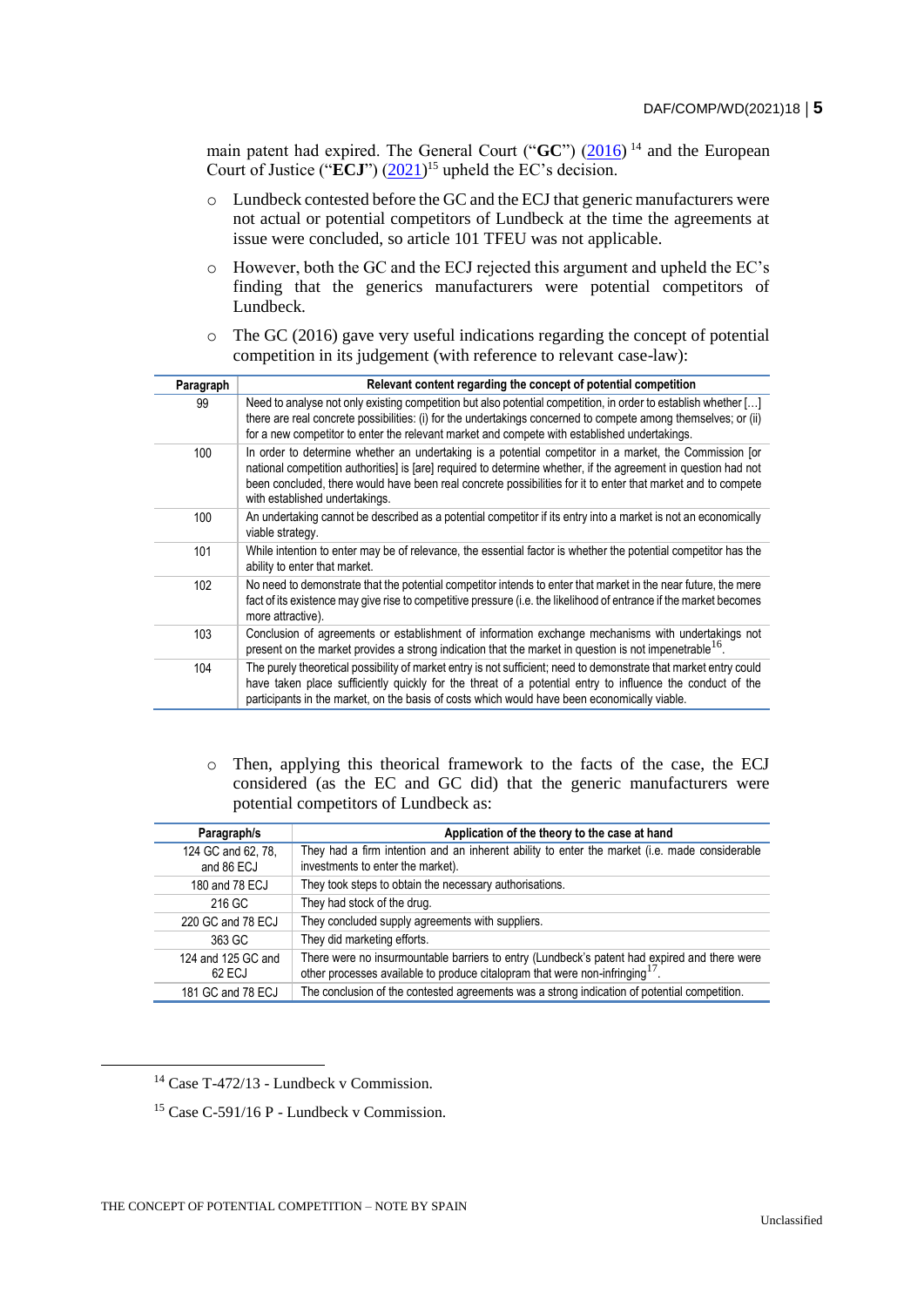- [Generics case](https://curia.europa.eu/juris/liste.jsf?oqp=&for=&mat=or&lgrec=es&jge=&td=%3BALL&jur=C%2CT%2CF&num=C-307%252F18&page=1&dates=&pcs=Oor&lg=&pro=&nat=or&cit=none%252CC%252CCJ%252CR%252C2008E%252C%252C%252C%252C%252C%252C%252C%252C%252C%252Ctrue%252Cfalse%252Cfalse&language=en&avg=&cid=5715594)<sup>18</sup>: in January 2020, in a preliminary ruling regarding, among others, the concept of potential competition in relation to article 101 TFEU, the ECJ reached similar conclusions as those of the GC in Lundbeck that were subsequently also upheld by the ECJ: generics manufacturers were potential competitors of the originator manufacturer<sup>19</sup>.
- *AT.39.839 — [Telefónica/Portugal Telecom](https://ec.europa.eu/competition/elojade/isef/case_details.cfm?proc_code=1_39839)*: in 2013, the EC alerted by the Spanish Competition Authority ("CNMC")<sup>20</sup> - fined Telefónica and PT with €66.8 and  $E12.29$  million, respectively, for including in a SPA (related to the acquisition of sole control by Telefónica over ViVo, a JV operating in Brazil jointly controlled by this company and PT) a non-compete obligation by which both companies refrained to compete with one another in the Iberian market (an infringement of article 101 TFEU by object). The GC  $(2016)$  and the ECJ (that dismissed the appealed) upheld the EC's decision.
	- o Telefónica and PT contested before the GC, among others, that the EC did not demonstrate that they were potential competitors and that the clause was therefore capable of restricting competition.
	- o However, the GC, as the EC did, pointed out several factors taken into account to conclude that the parties were potential competitors:

| Paragraph/s | Relevant content regarding the concept of potential competition                                                                                                                                                                                        |
|-------------|--------------------------------------------------------------------------------------------------------------------------------------------------------------------------------------------------------------------------------------------------------|
| 170 and 180 | Entering into a non-compete agreement constituted recognition by the parties that they were at least<br>potential competitors (if not, there would have been no need to conclude any non-compete agreement at<br>all).                                 |
| 171         | The clause was broad in scope (applicable to all services).                                                                                                                                                                                            |
| 172 and 181 | Those services had been liberalised and that should be the departure point.                                                                                                                                                                            |
| 178 and 180 | The existence of the non-compete clause made sense only if there was competition to be restricted.                                                                                                                                                     |
| 183         | There were no insurmountable barriers that prevented the parties from entering their respective<br>neighbouring markets.                                                                                                                               |
| 185 and 186 | What matters is the ability to enter that market (and both companies had it), not the intention (e.g. entering<br>would not have corresponded to the parties' strategic priorities or would not have been economically<br>advantageous or attractive). |

- The case of consortiums: the use of consortiums (independent companies that bid jointly in a tender) is related to the concept of potential competition.
	- o In this sense, the creation of a consortium<sup>21</sup> is never a *per se* infringement and requires a case by case analysis:

 $18$  C-307/18 - Generics (UK) and Others.

<sup>19</sup> See, in particular, paras. 43-46 - preparatory steps to enter the market and barriers to entry -, and 55 – conclusion of the agreements as a strong indication of potential competition-.

<sup>20</sup> Comisión Nacional de los Mercados y la Competencia.

 $21$  The following explanation affects only to the creation of the consortium. Please note that there could be other potential agreements between the parties (non-compete clauses, etc.) that would require an independent analysis.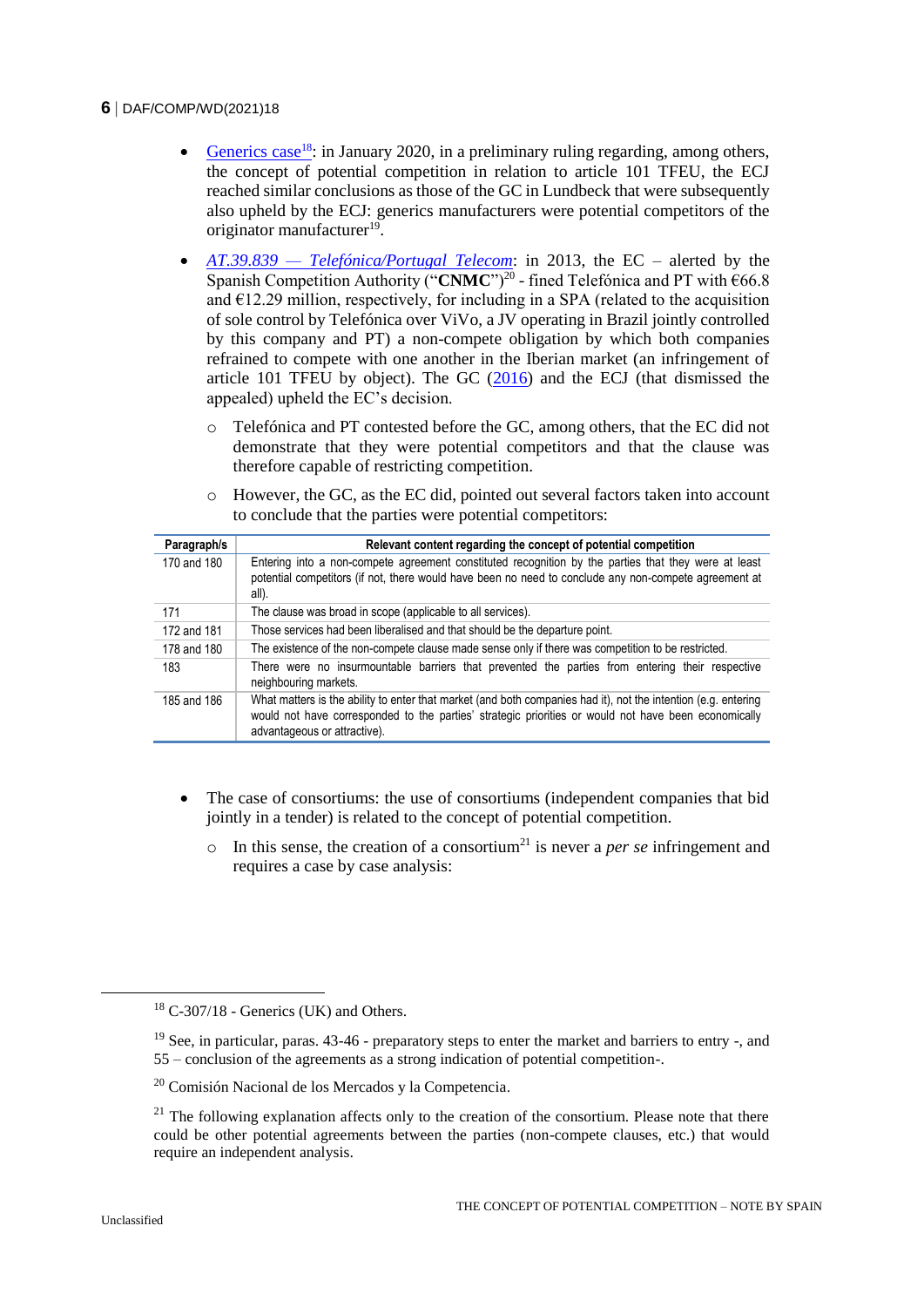- ‒ If the companies are not actual or potential competitors (i.e. they would not be able to bid individually), there is no application nor infringement of articles 101 TFEU and/or  $1 \text{ SCA}^{22}$ ; while
- ‒ If the companies are actual or potential competitors (i.e. they would be able to submit a bid individually), articles 101 TFEU and/or 1 SCA are applicable and, *prima facie*, there is a restriction<sup>23</sup> (which, in its turn, can be justified under articles 101.3 TFEU and/or 1.3 SCA)<sup>24</sup>.
- o Spanish cases:
	- ‒ *S/0519/14 - [Infraestructuras Ferroviarias](https://www.cnmc.es/expedientes/sdc051914)*: in 2016, the CNMC fined 4 companies and 9 directors with  $65.64$  million for, among others, using a consortium to share public tenders among themselves. In this case, the CNMC considered that the companies were actual and potential competitors as they<sup>25</sup>: (i) were big and established companies with a high turnover (in comparison with the tender prices); (ii) had individual capacity to operate individually; (iii) fulfilled the technical, economic and knowhow requirements; (iv) had individual capacity to manufacture the tender items; and (v) the authority also considered the lack of complexity in the execution of the works for the companies in question. This case has been upheld by the High Court (2017) and the Supreme Court  $(2019)^{26}$ .
	- ‒ *S/0545/15 - [Hormigones de Asturias](https://www.cnmc.es/expedientes/sdc054515)*: in 2017, the CNMC fined 13 companies with  $\epsilon$ 6.12 million for, among others, using a consortium to share public tenders among themselves. In this case, the CNMC considered that the companies were actual and potential competitors and the companies did not provide a technical justification for tendering together, although they were specifically asked to<sup>27</sup>. The case has been appealed before the High Court.
	- ‒ *S/0010/19 - [ITV COMERCIALES EN CARRETERA](https://www.cnmc.es/expedientes/s001019)*: in 2019, the CNMC closed an investigation against several companies that created a consortium to participate in several tenders of the public traffic regulator (DGT). In this case, the CNMC considered that the companies were not actual or potential competitors as they did not have the individual actual or potential capacity to participate in the tender, among others, for the following reasons<sup>28</sup>: (i) the tender covered the whole Spanish territory, when the companies had a local presence; (ii) covering the whole territory individually could lead to

<sup>24</sup> This was the legal test applied, among others, in S/0545/15 - *Hormigones de Asturias* – pages 45- 48. See also para. 237 of the Horizontal Guidelines.

<sup>25</sup> See pages 48-49.

 $28$  See pages 14-18

<sup>22</sup> See para. 237 of the Horizontal Guidelines: "[…] *consortia arrangements that allow the companies involved to participate in projects that they would not be able to undertake individually. As the parties to the consortia arrangement are therefore not potential competitors for implementing the project, there is no restriction of competition within the meaning of Article 101(1)*".

<sup>&</sup>lt;sup>23</sup> Provided that the content of the agreement, its objectives and the economic and legal context do not prove otherwise.

<sup>&</sup>lt;sup>26</sup> Judgements can be accessed [here.](https://www.cnmc.es/expedientes/vs051914)

 $27$  See page 48.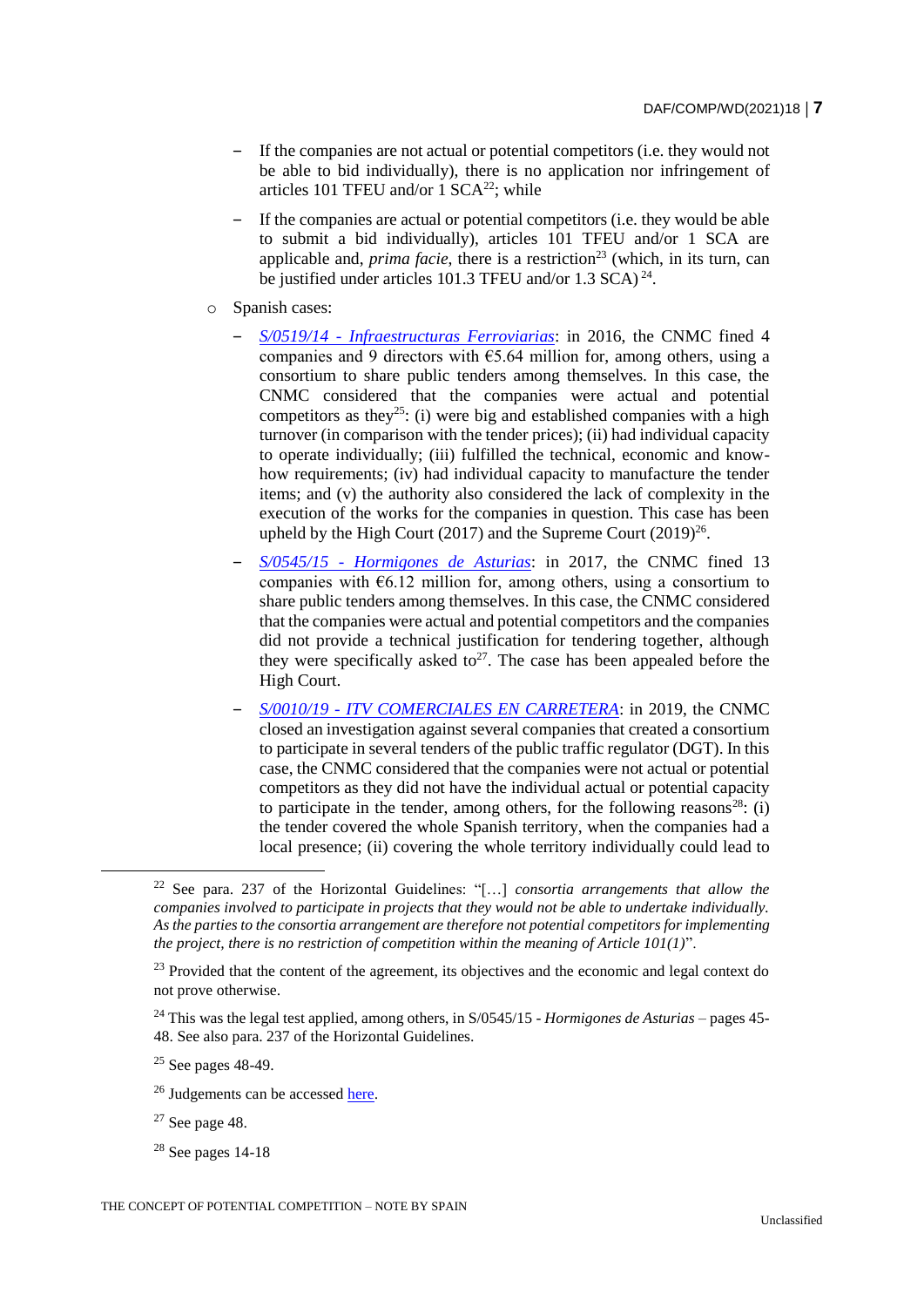high costs (that were saved through the consortium); (iii) there were some elements (*unidades móviles*) requested by the tender and only one of the companies owned such assets, which it usually rented to the others; (iv) the authority did not find evidences of collusion during the dawn-raids; and (v) there were alternative and plausible explanations to an infringement.

## *2.2.2. Effect analysis*

- *[S/DC/0607/17 –](https://www.cnmc.es/expedientes/sdc060717) TABACOS*: in April 2019, the CNMC imposed a total fine of almost  $\epsilon$ 58 million after considering that three out of the four main tobacco manufacturers in Spain (Philip Morris Spain, Altadis, and JT International Iberia)<sup>29</sup> and Logista (a quasi-monopolist tobacco distributor) exchanged commercially sensitive information regarding sales of cigarettes to tobacconists (sell-in data), which produced anticompetitive effects in the market since 2008 until February 2017 (an infringement of both articles 101 TFEU and 1 SCA by effects). The case is currently under appeal before the High Court.
	- o The companies alleged that the conducts in question did not have effects in the market.
	- o However, the CNMC rejected these arguments, among others, because it considered that the alleged behaviours restricted actual and potential competition in both the market for the manufacturing and for the distribution of tobacco in Spain:
		- ‒ Manufacturing market: regarding the existence of high entry barriers and potential competition, the CNMC considered that  $30$  (i) there were high entry barriers mainly motivated by the legal ban on advertising and promotion of tobacco; (ii) this led to a situation where new entrants could not promote their products in a mature market (decreasing sales trend) where there was high loyalty to current brands; (iii) all this prevented the entrance of new competitors and, thus, the risks of competition for the four main companies (in fact, in the last 10 years at the time of the decision, no new operators had successfully entered the market); and
		- ‒ Distribution market: despite the fact that there were other tobacco distributors, Logista distributed 99% of the cigarettes in Spain. The CNMC considered that the alleged conduct not only homogenised even more the competition conditions in the market, but also facilitated collusive behaviours<sup>31</sup>. In addition, the conduct increased barriers to entry in the distribution market.

<sup>&</sup>lt;sup>29</sup> British American Tobaaco España S.A. conduct was considered time-barred since the company publicly distanced itself from the exchanges in 2012 and the investigation was initiated in 2017 (being the limitation period 4 years for very serious infringements in Spain, such as the one in question).

 $30$  See page 61.

 $31$  See page 63.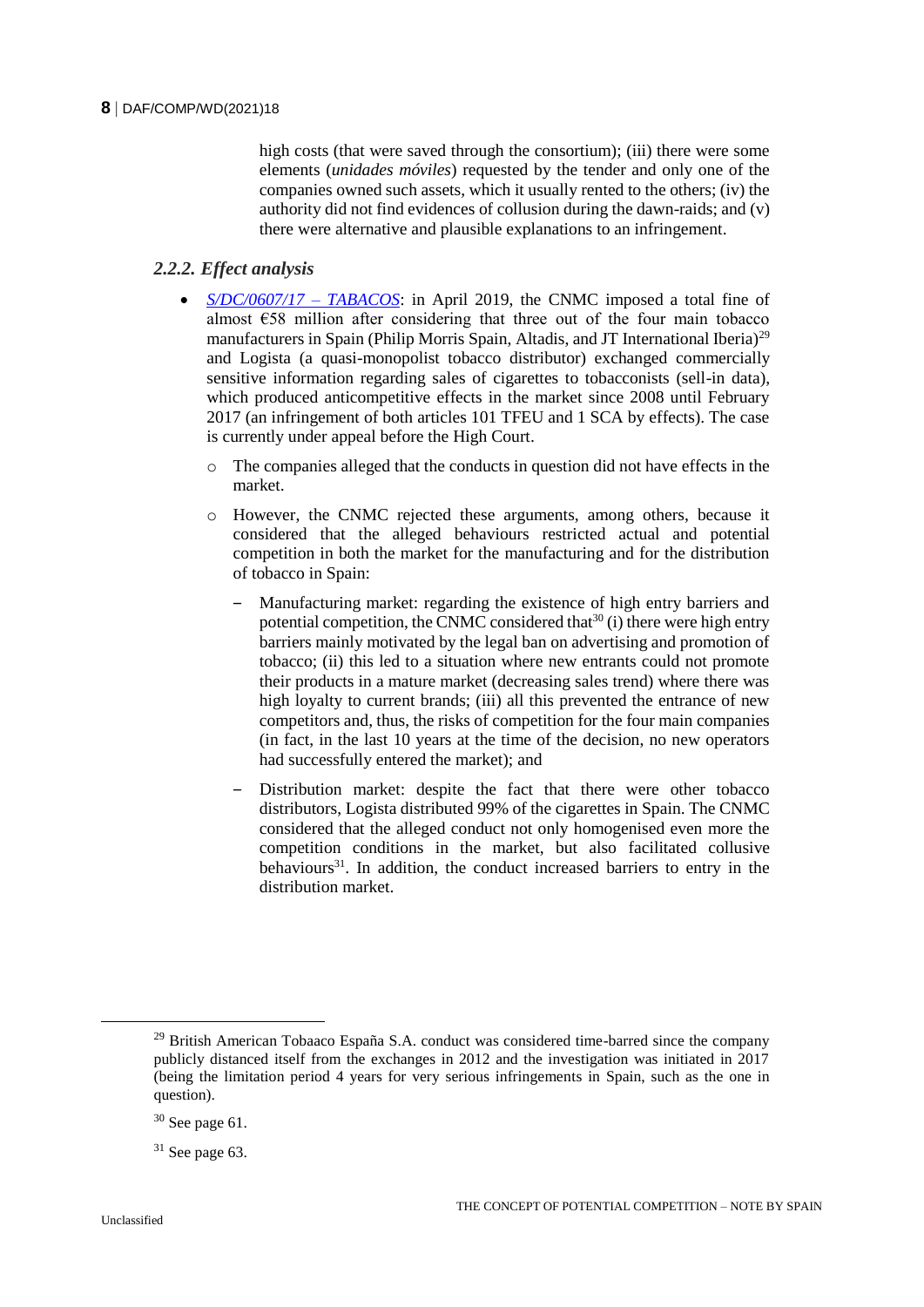## **3. Articles 102 TFUE and 2 SCA perspective**

## **3.1. The use of the concept of potential competition**

16. As explained above, the concept of potential competition is used under article 102 TFEU and 2 SCA to:

- Determine the existence of a dominant position (to this end, competition authorities usually take into account several factors such as the market position of the dominant undertaking and its competitors; countervailing buyer power; and/or expansion and entry, among others)<sup>32</sup>; and
- In exclusionary abuses, as one of the elements to determine where effective access of actual or potential competitors to supplies or markets is hampered or eliminated as a result of the conduct of the dominant undertaking<sup>33</sup>.

17. The case law and decisional practice from the competition authorities further illustrates the concept and use of potential competition under these two scenarios.

## **3.2. Cases (EU and Spain)**

 $\overline{a}$ 

## *3.2.1. Definition of a dominant position*

- *[Google Shopping](https://ec.europa.eu/competition/elojade/isef/case_details.cfm?proc_code=1_39740)*<sup>34</sup> and *[Google Android](https://ec.europa.eu/competition/elojade/isef/case_details.cfm?proc_code=1_40099)*<sup>35</sup> cases<sup>36</sup>: in 2017 and 2018, the EC fined Google with  $\epsilon$ 2.42 billion for abusing its dominant position as search engine by giving illegal advantage to its own comparison-shopping service and with €4.34 billion for illegal practices regarding Android mobile devices to strengthen dominance of Google's search engine, respectively. The cases are under appeal before the GC.
	- o The EC held that another important factor (in addition to, for example, market shares) when assessing dominance is the existence of barriers to entry or expansion, preventing either potential competitors from having access to the market or actual ones from expanding their activities on the market<sup>37</sup>.
		- ‒ In these cases, the EC listed some of the barriers that could have prevented potential competitors from having access to the market (although most of them were more related to actual competitors): (i) capital investments that competitors would have to match; (ii) network externalities that would entail additional costs for attracting new customers; (iii) economies of

<sup>32</sup> See paras. 12 and 16-17 of the EC Guidance priorities on 102 ("*Communication from the Commission — Guidance on the Commission's enforcement priorities in applying Article 82 of the EC Treaty to abusive exclusionary conduct by dominant undertakings (Text with EEA relevance)*"  $-$  see  $here-$ ).</u>

<sup>33</sup> See para. 19 of the EC Guidance priorities on 102.

<sup>34</sup> CASE AT.39740 - Google Search (Shopping).

<sup>35</sup> CASE AT.40099 - Google Android.

<sup>36</sup> Similar conclusions have been reached in the Google, case AT.40411 – *Google Search (AdSense)*, which final decision was published recently (see [here,](https://ec.europa.eu/competition/elojade/isef/case_details.cfm?proc_code=1_39740) paras. 226 and 227).

 $37$  See AT.39740 - Google Search (Shopping), paras. 269-270; and AT.40099 - Google Android, para. 438.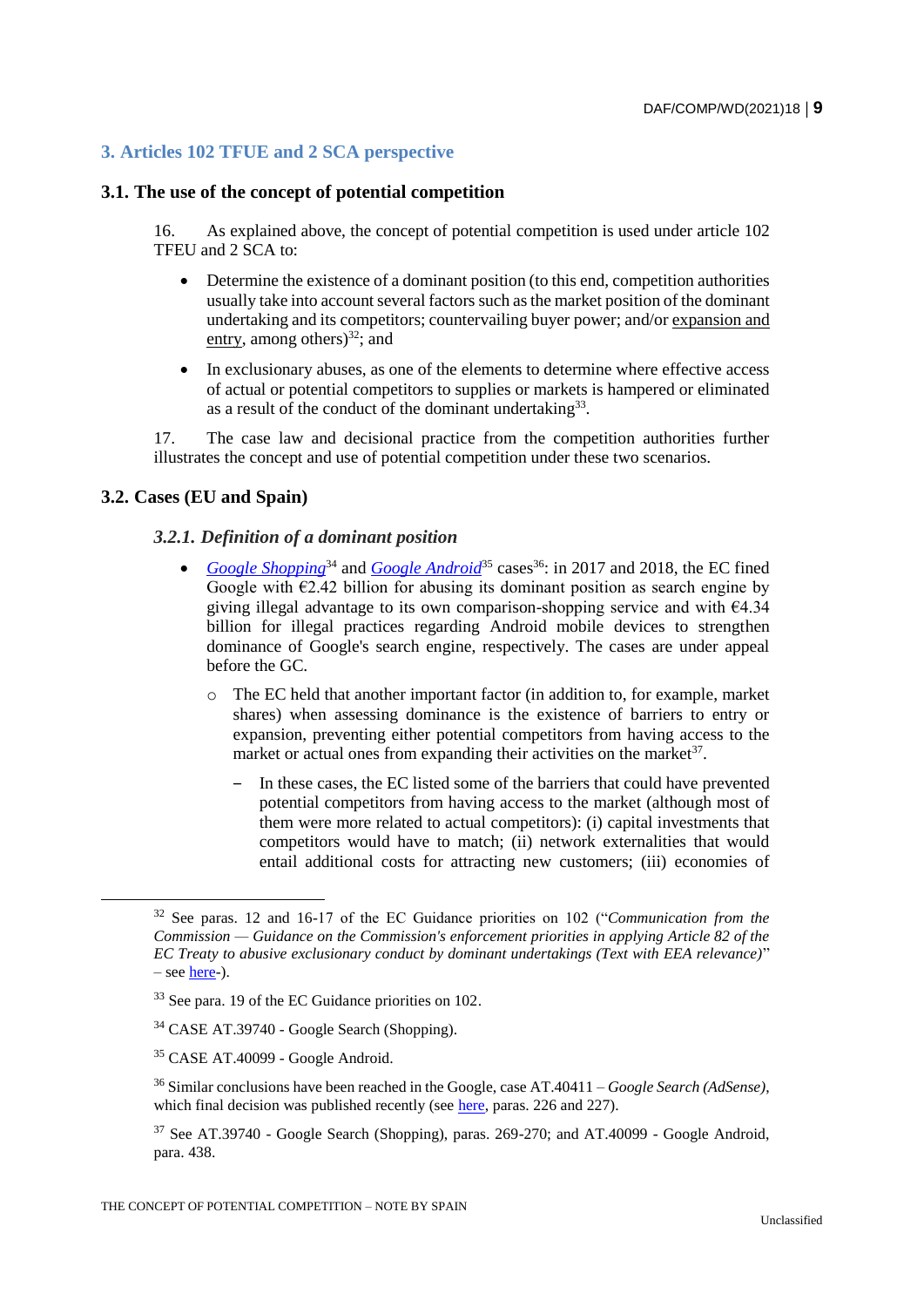scale; (iv) the actual costs of entry incurred in penetrating the market; and  $(v)$  switching costs<sup>38</sup>.

- ‒ All of these factors would be considered in order to determine whether a potential competitor would be able to enter the market and contest the market power of the alleged dominant undertaking. In this regard, the more likely that entrance is (and its likelihood of success), the more constrained the alleged dominant undertaking would be.
- *Case 486/00 - [McLane/Tabacalera](https://www.cnmc.es/expedientes/48600)*: in 2002, the extinct *Tribunal de Defensa de la Competencia* ("**TDC**", now CNMC) fined Tabacalera, the former monopoly for the manufacture and distribution of tobacco in Spain, with  $\epsilon$ 3 million for refusal to supply its brands to a competitor (McLANE) in the market for the distribution of tobacco in Spain. The case was upheld by the High Court (2003) and the Supreme Court (2009)<sup>39</sup>.
	- o The TDC, when determining that Tabacalera held a dominant position, analysed among others the existence of competitors and barriers to entry in the market. Concretely<sup>40</sup>:
		- The TDC took into account the total foreclosure of the market for new entrants, firstly, for the legal monopoly and, subsequently, for the maintenance of the monopoly in the tobacco retail sales (only possible through tobacconists and other authorised sale points) and the lack of parallel imports due to technical and economic barriers (such as tax regulations, labelling, etc.).
		- ‒ The TDC considered the difficulties and costs that a new entrant had to overcome to enter the market: pre-existing legal monopoly; need of authorisation for operating in the market, and the refusal to access distribution channels.
		- All these elements led the TDC to conclude that Tabacalera held such market power that it had allowed it to impede the entrance of third parties in the market (concluding eventually that the company was dominant in both the market for manufacture and distribution of tobacco in Spain).

## *3.2.2. Exclusionary abuses*

- *Case 486/00 - [McLane/Tabacalera](https://www.cnmc.es/expedientes/48600)* (explained above): the TDC considered that Tabacalera abused its dominant position in both the market for manufacture and distribution of tobacco in Spain by refusing to supply the tobacco brands it manufactured to a new entrant in the distribution market (McLANE).
	- o The TDC obliged Tabacalera, as an interim measure, to supply its products to McLANE<sup>41</sup>:

<sup>&</sup>lt;sup>38</sup> See AT.39740 - Google Search (Shopping), paras. 269-270; and AT.40099 - Google Android, para. 438.

<sup>39</sup> Judgements available in the CNMC's website.

<sup>40</sup> Expte. 486/00 - *McLane/Tabacalera*, page 23, para. 19.

 $41$  Page 2.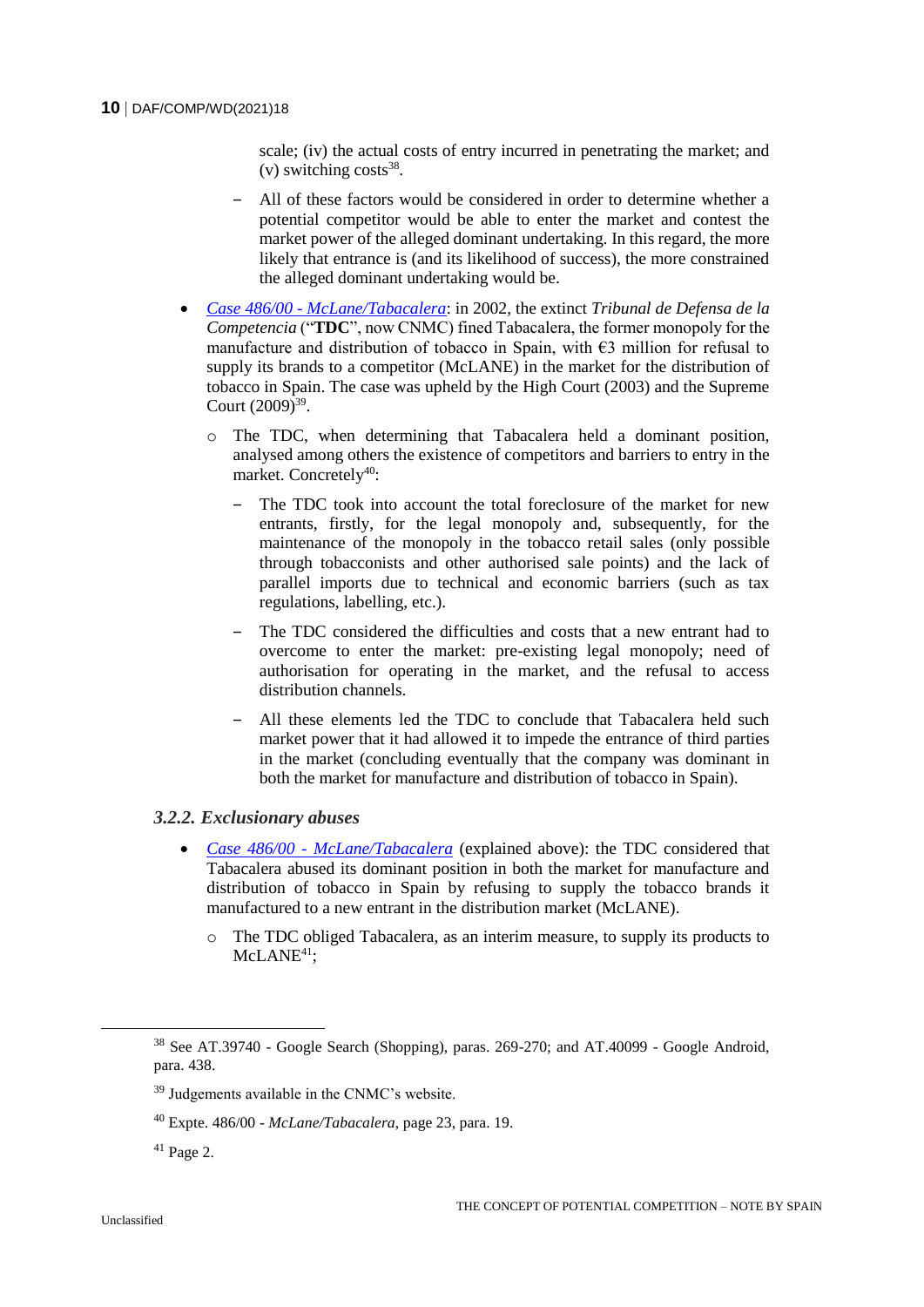- o When the conduct in question took place Tabacalera was the only manufacturer of tobacco in Spain, with almost a 100% market share in the market for distribution of tobacco in Spain<sup>42</sup>;
- o The TDC considered that, with its refusal to supply an essential input to compete in the market for the distribution of tobacco, Tabacalera prevented the entrance of McLANE in the market, which was a new entrant into a market in which there were almost no operators active, depriving the different manufacturers and retailers in the upstream and downstream markets from the benefits that a new entrant in the distribution market could have had<sup>43</sup>:
- o Interestingly, before refusing to supply its products, Tabacalera (i) also opposed to the grant of a license to McLANE in the administrative procedure; and (ii) then, tried to purchase 50% of the shares of McLANE and, after not achieving its objective, a 25% (transaction that also failed);
- This is an example of the common abuses that take place when markets started to be liberalised, with traditional incumbents reacting against new entrants in the market.
- *Case R 718/07 - [PUERTOS DE ANDALUCIA](https://www.cnmc.es/expedientes/r-71807)*: in 2008, the extinct *Comisión Nacional de Competencia* ("**CNC**", now CNMC) closed an investigation (as the investigating body did in the appealed decision) against the company that managed the ports in Andalusia for an alleged abuse of dominant position consisting in applying predatory prices that would have prevented actual and potential private competitors from expanding or entering the market, as they would not have been able to apply profitable prices. However, among other reasons, the authority considered that expansion and entry was possible as several (i) actual private operators applied for new opening licences to expand its current activities; and (ii) new private operators had entered the market in the last years. The High (2010) and Supreme Court  $(2014)$  upheld the decision<sup>44</sup>.
- *Case S/DC/0604/17 - [MEDIAPRO FÚTBOL](https://www.cnmc.es/expedientes/sdc060417)*: in 2018, the CNMC accepted the commitments offered by a company (Mediapro) for a potential abuse in the market for the wholesale commercialisation of pay-TV channels in Spain (which include football content) against an internet operator (Obwan) that had recently entered the market, offering pay-TV content through internet (the so-called internet or OTT segment).
	- $\circ$  Obwan, a new provider of internet content (over the top OTT) in Spain specialised in sports content, filed a complaint against Mediapro for an alleged abuse of dominant position, as such company would be refusing to provide exclusive content in FRAND terms in Spain.
	- o Mediapro was present (i) in the wholesale market for the commercialisation of pay-TV channels (in which it could be dominant, as it has the exclusive right to commercialise certain football content); (ii) in the traditional pay-TV segment; and (iii) in the OTT segment (such as Obwan).
	- o Apparently, Mediapro would have abused its alleged dominant position in the wholesale commercialisation market by preventing the entrance of pure internet

<sup>42</sup> Page 7.

<sup>43</sup> Page 7.

<sup>44</sup> Judgements available in the CNMC's website.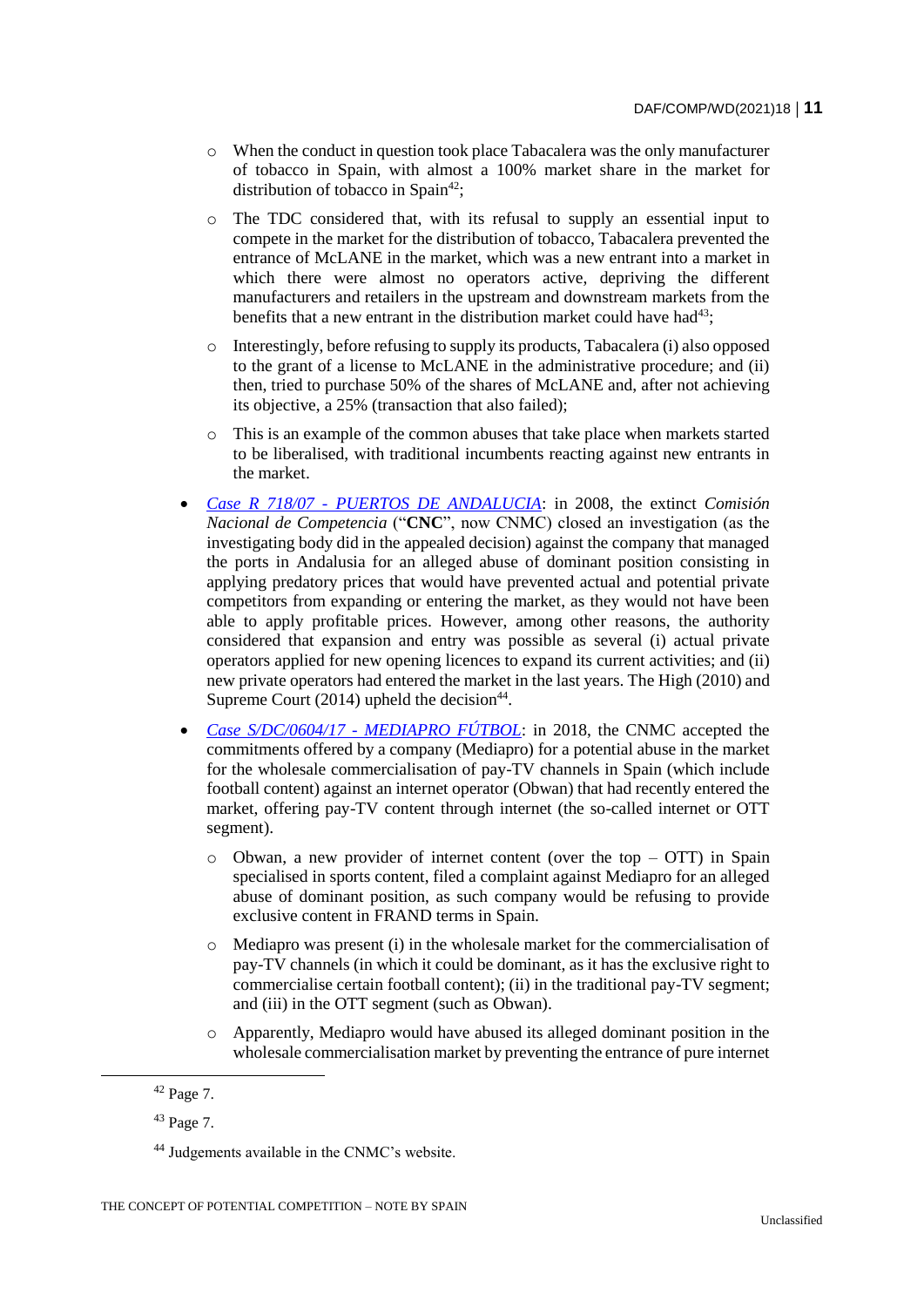operators in the OTT segment, in which it was also active (for example, by offering different conditions to those offered to traditional operators $45$ <sup>45</sup>.

- $\circ$  The CNMC considered that Mediapro could be<sup>47</sup>: (i) trying to preserve for itself the OTT segment of the Pay-TV market, which had a very high growing potential; and (ii) preventing the entrance and development of a new technology in Spain with a great potential in the future for increasing competition in the market.
- o Mediapro committed to grant access to its content to OTT operators (such as Obwan) in FRAND terms (as it did with traditional operators), which was considered enough to address the competition concerns identified.
- There are also several examples of potential exclusionary abuses against new entrants (potential competitors) in the energy markets. See, for example:
	- o [COMP/37.966:](https://ec.europa.eu/competition/elojade/isef/case_details.cfm?proc_code=1_37966) in 2007, the gas company Distrigaz offered commitments to resolve the concerns raised by the EC that the company was foreclosing the downstream gas markets in Belgium via long-term supply contracts concluded with a large number of customers. Thus, only a small share of the total market was open to competition, preventing competitors from entering the market;
	- o [COMP/39.402:](https://ec.europa.eu/competition/elojade/isef/case_details.cfm?proc_code=1_39402) in 2009, RWE offered commitments in response to the Commission's concerns that (i) it may have refused access to its gas transmission network, pursuing a strategy aimed at systematically keeping the transport capacity for itself and foreclosing third parties; and (ii) it may have incurred in a margin squeeze to prevent even competitors as efficient as RWE from competing effectively on the downstream gas supply markets, or limiting competitors' or potential entrants' ability to remain in or enter the market; and
	- o [COMP/39.386:](https://ec.europa.eu/competition/elojade/isef/case_details.cfm?proc_code=1_39386) in 2010, the EDF offered commitments in response to the Commission's concerns that EDF's contracts with large electricity consumers may hinder the entry and expansion of EDF's competitors on the French market.
	- o *Case 645/08 - [CENTRICA/HIDROCANTÁBRICO](https://www.cnmc.es/expedientes/64508)*: in 2009, the CNC (now CNMC) fined HIDROCANTÁBRICO DISTRIBUCIÓN with  $\epsilon$ 0,83 million for abusing its dominant position in the market for the distribution of energy, following a complaint lodged by Centrica (an energy commercialisation company)<sup>48</sup>. The CNC considered that HIDROCANTÁBRICO DISTRIBUCIÓN (a vertically integrated company) abused its dominant position by refusing to grant access to the SIPS (a database operated by it and necessary to provide commercialisation services) to competing commercialisation companies, such as Centrica. It is of interest in this case that HIDROCANTÁBRICO DISTRIBUCIÓN tried to justify its refusal to grant access to the SIPS database based on the General Data Protection Regulation ("**GDPR**") in force at that time. However, the authority ruled out this justification, among other reasons, because the company did grant access to this

<sup>&</sup>lt;sup>45</sup> In fact, these traditional operators could also provide that content through internet (as the OTT operators), although only a minority of them did so.

<sup>46</sup> Pages 27 to 30.

<sup>47</sup> Page 21.

<sup>&</sup>lt;sup>48</sup> In fact, Centrica lodged 5 complaints before the CNC against the 5 energy distributors active in Spain at that time. All cases had the same result as this one.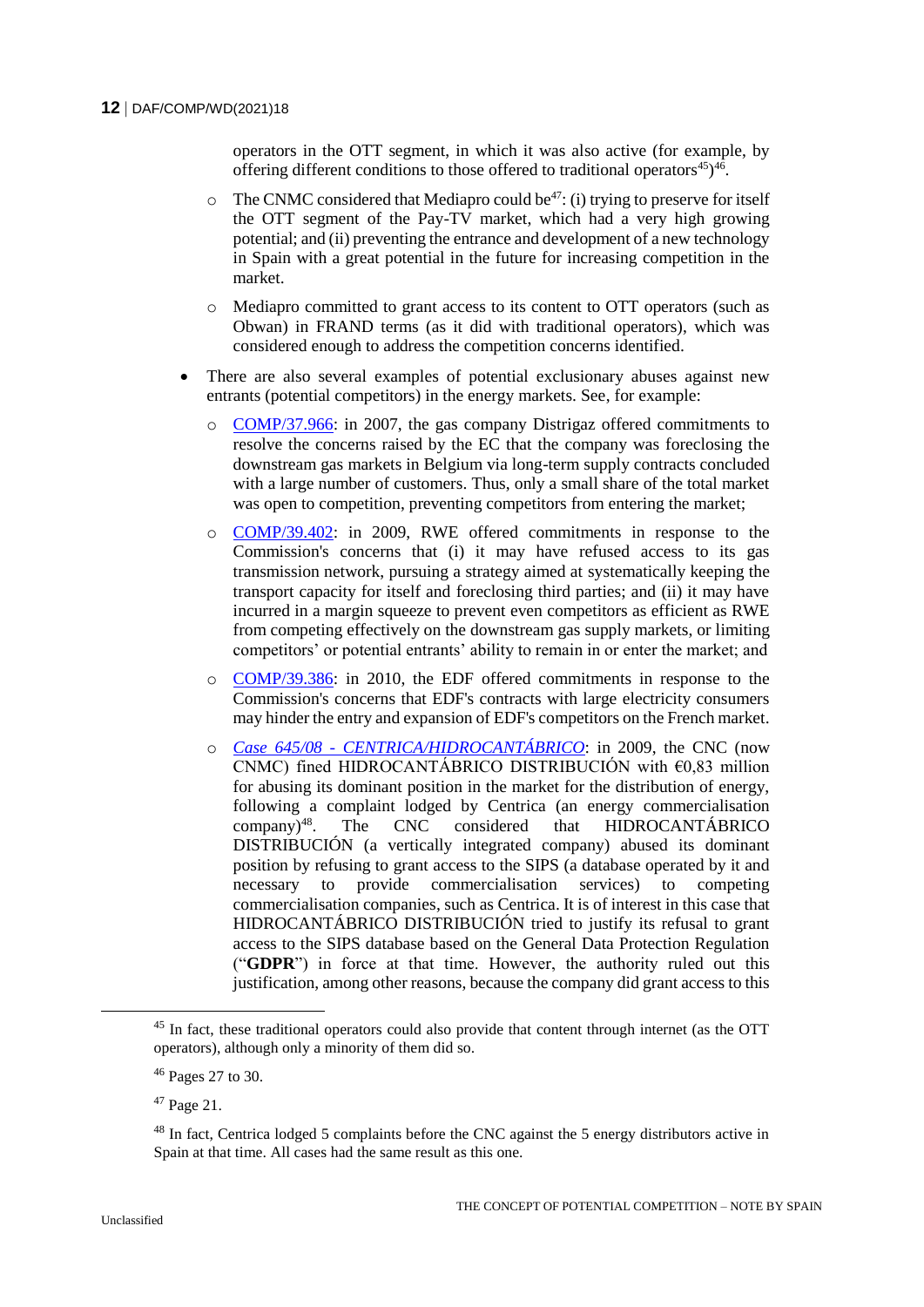database to its downstream arm (a commercialisation company) and because the GDPR itself established as an infringement the refusal to grant access to the SIPS by the distributors.

## **4. Merger perspective**

## **4.1. The use of the concept of potential competition**

18. As explained above, the concept of potential competition is used from a merger perspective in the following cases:

- Regarding the merger thresholds: the acquisitions of potential competitors (usually start-ups that are disruptive entrants) by well-established companies in the market (especially in the pharma and digital economy) that do not meet the (most commonly used) turnover merger thresholds and, thus, are not notified despite their (usually) high impact in the markets – sometimes referred as killer acquisitions-, has led to a global discussion around the need to modify these turnover thresholds in order to capture this sort of transactions; and
- Regarding the substantive analysis: the substantive analysis of a merger involves the analysis of several elements and, among them, is the competition that can be exerted by actual and potential competitors in the market. In addition, potential competition has also an impact in the market structure, analysis of entry and expansion barriers, competitive dynamics, innovation, etc., that are also considered when analysing a merger.

19. The following sub-section further illustrates the concept and use of potential competition from a merger perspective.

## **4.2. Cases (EU and Spain)**

## *4.2.1. Merger thresholds*

20. One of the most discussed topics in recent years in the field of merger control is the assessment of acquisitions by strong incumbents of nascent, innovative start-ups $49$ (potential competitors in the future).

21. This sort of acquisitions, which are very common in the pharma and digital sectors, are sometimes referred as "killer acquisitions" when they are aimed at avoiding future potential competition from the start-up company by:

- "Killing" the target's research projects or its operations (future product or services launches) before it grows into a significant competitive threat (the so-called "pure killer acquisitions", as they usually imply the shutting down of the target or its innovation projects<sup>50</sup>); or
- Integrating the target and its research projects and/or operations into the incumbent's growing ecosystems (the so-called "reverse killer acquisitions", as in

<sup>49</sup> See "*Start-ups, killer acquisitions and merger control – Note by the European Union*", June 2020, paras. 1-8.

 $50$  As stated by the EC, the killing of innovative projects is not limited to the acquisition of start-ups but may also arise in acquisitions of established companies. See "Start-ups, killer acquisitions and merger control – Note by the European Union", June 2020, para. 4.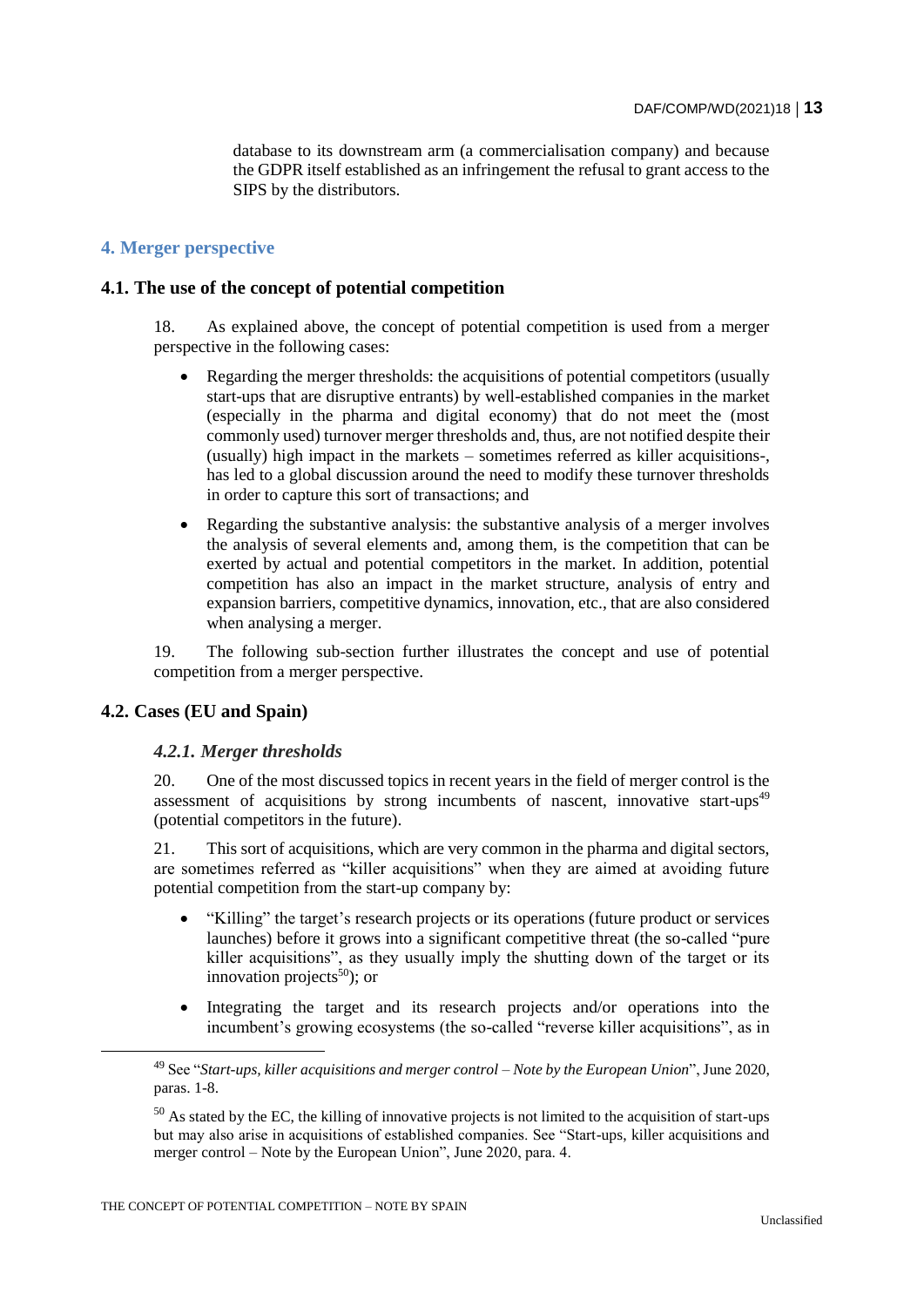most cases the target continues operating in the market but under the incumbent's control<sup>51</sup>)<sup>52</sup>.

22. Thus, scenario (i) above is more concerned with horizontal effects resulting from the elimination of a potential or innovative competitor due to a "killing" strategy in order to avoid future competition; and (ii) above is more concerned with vertical and conglomerate effects derived from the expansion of the incumbent's activities into neighbouring markets<sup>53</sup>.

23. The main problem with this sort of transactions is that nascent companies (potential competitors) do not generate significant sales during their first years in the market (for example, digital companies are more focussed in achieving a large base of users and data, and pharma companies in conducting researches) so, in most cases, they generate a low turnover that does not exceed the turnover thresholds (the most common ones in all jurisdictions) and escapes merger control scrutiny<sup>54</sup>.

24. To solve this problem, some countries have introduced new thresholds based in the value of the transaction (such as Germany and Austria<sup>55</sup>). In its turn, regarding the EU merger control review that was initiated in 2016<sup>56</sup>, the EC considered initially to review the merger thresholds, for example, by introducing a new value-based threshold. However, this change has been eventually ruled out as the EC has announced $57$  that it would use instead the referral system foreseen in article 22 of the EUMR, which allows any Member state to ask the EC, under certain conditions<sup>58</sup>, to review a transaction even if the EU and/or national threshold are not met<sup>59</sup>.

<sup>57</sup> See Vestager's speech ["The future of EU Merger Control"](https://ec.europa.eu/commission/commissioners/2019-2024/vestager/announcements/future-eu-merger-control_en) at the International Bar Association 24th Annual Competition Conference, September 11, 2020.

<sup>58</sup> The transaction must "*affects trade between Member States and threatens to significantly affect competition within the territory of the Member State or States making the request*".

<sup>&</sup>lt;sup>51</sup> In these cases, it is the buyer's innovative efforts in the target's market which have been eliminated. Thus, it is the innovation of the buyer – as opposed to the target's in pure killer acquisitions – that is killed.

 $52$  See "Start-ups, killer acquisitions and merger control – Note by the European Union", June 2020, paras. 1-8.

<sup>53</sup> See "Start-ups, killer acquisitions and merger control – Note by the European Union", June 2020, paras. 1-8.

 $54$  See "Start-ups, killer acquisitions and merger control – Note by the European Union", June 2020, para. 7.

<sup>&</sup>lt;sup>55</sup> See ["Joint guidance on new transaction value threshold in German and Austrian merger control"](https://webgate.ec.europa.eu/multisite/ecn-brief/en/content/joint-guidance-new-transaction-value-threshold-german-and-austrian-merger-control).

<sup>56</sup> See ["Consultation on Evaluation of procedural and jurisdictional aspects of EU merger control"](https://ec.europa.eu/competition/consultations/2016_merger_control/index_en.html) and "*Start-ups, killer acquisitions and merger control – Note by the European Union*", June 2020, paras. 13-18. The results of the mentioned EU merger control revision process can be accessed [here](https://ec.europa.eu/competition/consultations/2021_merger_control/SWD_findings_of_evaluation.pdf) (the Staff Working Document was published on 26 March 2021).

<sup>&</sup>lt;sup>59</sup> Guidance on the referral mechanism has already been published by the EC (26 March 2021). See "*[Commission Guidance on the application of the referral mechanism set out in Article 22 of the](https://ec.europa.eu/competition/consultations/2021_merger_control/guidance_article_22_referrals.pdf)  [Merger Regulation to certain categories of cases](https://ec.europa.eu/competition/consultations/2021_merger_control/guidance_article_22_referrals.pdf)*", March 2021. In fact, on 24 April 2021, the EC accepted the requests submitted under article 22.1 EUMR by Belgium, France, Greece, Iceland, the Netherlands, and Norway to assess the proposed acquisition of GRAIL by Illumina, a transaction that does not meet either the European nor any of the national thresholds of the aforementioned jurisdictions.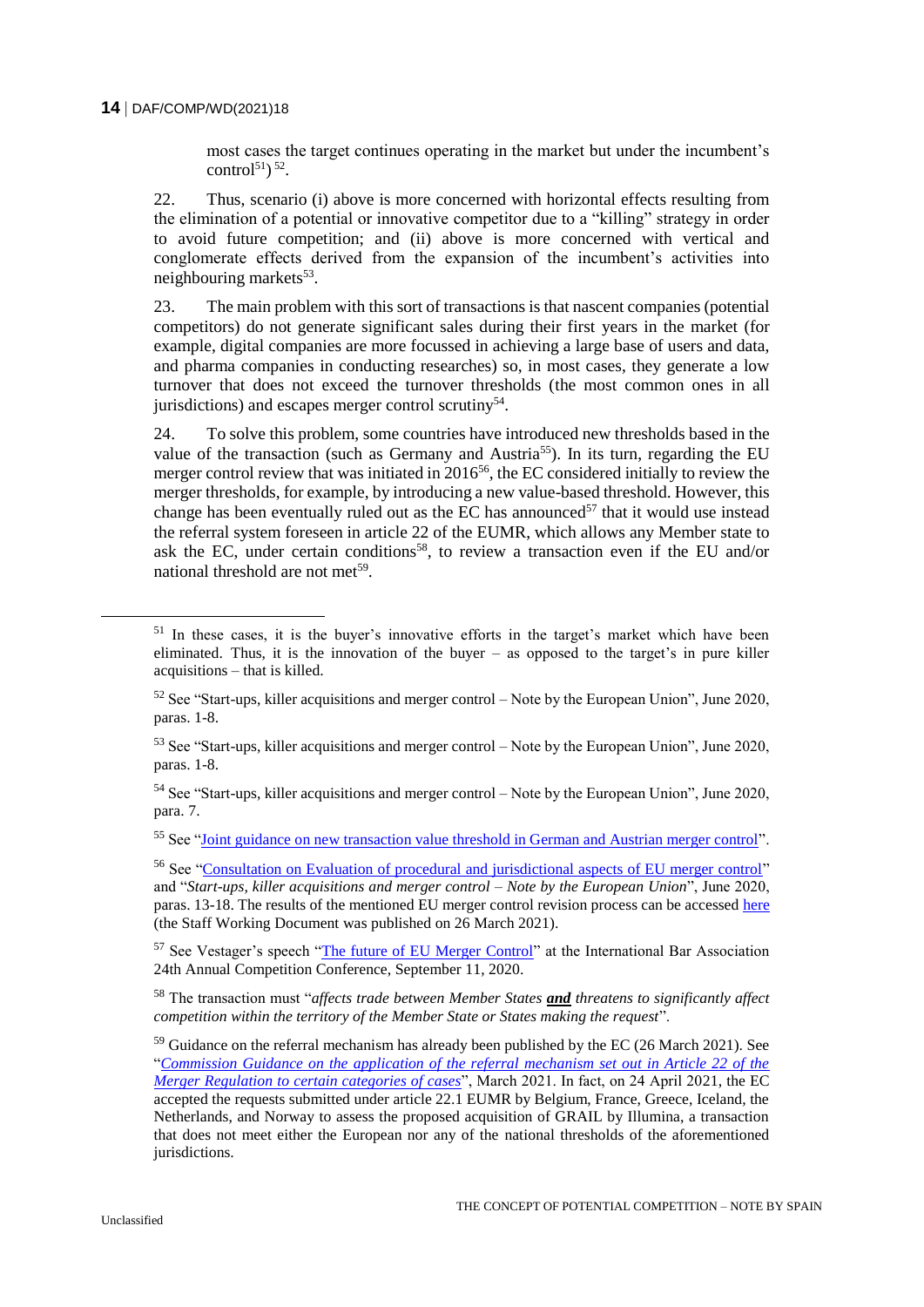25. In fact, there are several examples, some involving start-up companies and potential competitors, of mergers that have been reviewed by the EC, despite EU thresholds not being met, thanks to the referral mechanism (both articles 4.5 and 22 EUMR): Microsoft/GitHub (2018), Apple/Shazam (2018), Amadeus/Navitaire (2016), Lenovo/Motorola Mobility (2014), Facebook/WhatsApp (2014), Cisco/Tandberg (2010), Google/DoubleClick (2008), TomTom/TeleAtlas (2007) and Nokia/Navtek (2007)<sup>60</sup>.

26. In Spain, in addition to the turnover threshold, there is a market share threshold that has enabled the CNMC to<sup>61</sup>: (i) review potentially problematic mergers that would have escaped scrutiny otherwise; and (ii) refer these mergers to the EC when they are broader than national in scope. In fact, thanks to this threshold, the CNMC has been able to refer to the EC the aforementioned cases Facebook/WhatsApp (under article 4.5 EUMR) and Apple/Shazam (under article  $22$  EUMR)<sup>62</sup>. Thus, in principle, this threshold already enables the CNMC to capture potentially anticompetitive deals such as the ones described in this section $63$ .

27. Therefore, the current merger control rules in Spain are a sound instrument to analyse and monitor the acquisition of potential competitors, even in cases related to killer acquisitions, such as the ones taking place in the digital and pharma sectors.

## *4.2.2. Substantive analysis*

- C 59/00 [MOVILPAGO:](https://www.cnmc.es/expedientes/c5900) in 2000, the extinct TDC (now CNMC) cleared, subject to commitments, the creation of a full-function joint venture, named Movilpago Holding ("**Movilpago**"), between BBVA (a bank) and Telefónica (a telecom company), that would develop and commercialise an e-payment system for mobile phones in Spain.
	- The TDC considered that: (i) the relevant market was the emerging e-payment market $^{64}$ ; and (ii) Movilpago competed with the traditional card segment and, in the future, with other e-payment systems that could potentially be developed in the short term by other operators (potential competitors).
	- o In addition, although there were no technological or administrative barriers, the market was characterised by the existence of other barriers that could prevent or make more difficult the entrance of potential competitors<sup>65</sup>: (i) the traditional presence of banks in the creation and promotion of new payment systems and BBVA's financial capacity (that had a 22% market share by assets); (ii) Telefónica's financial capacity and national strong presence (it was the dominant operator in fixed communications and had a 56% market share in the mobile segment); (iii) the high advertising investments needed (Telefónica was the first advertiser in Spain by volume at that time); and (iv) the inexistence of

<sup>64</sup> Pages 19-22.

<sup>60</sup> See "*Start-ups, killer acquisitions and merger control – Note by the European Union*", June 2020, para. 12.

<sup>61</sup> See "*[Start-ups, killer acquisitions and merger control –](https://www.oecd.org/daf/competition/start-ups-killer-acquisitions-and-merger-control.htm) Note by Spain*", page 3.

<sup>62</sup> See "*[Start-ups, killer acquisitions and merger control –](https://www.oecd.org/daf/competition/start-ups-killer-acquisitions-and-merger-control.htm) Note by Spain*", page 3.

<sup>63</sup> See intervention of the Chief of the CNMC at the "*[Georgetown Law's 14th Annual Global](https://www.law.georgetown.edu/news/georgetown-laws-14th-annual-global-antitrust-enforcement-symposium/)  [Antitrust Enforcement Symposium](https://www.law.georgetown.edu/news/georgetown-laws-14th-annual-global-antitrust-enforcement-symposium/)*", for example [here](https://globalcompetitionreview.com/digital-markets/spanish-enforcer-backs-market-share-thresholds-digital-deals) (GCR news).

<sup>65</sup> Pages 35-38.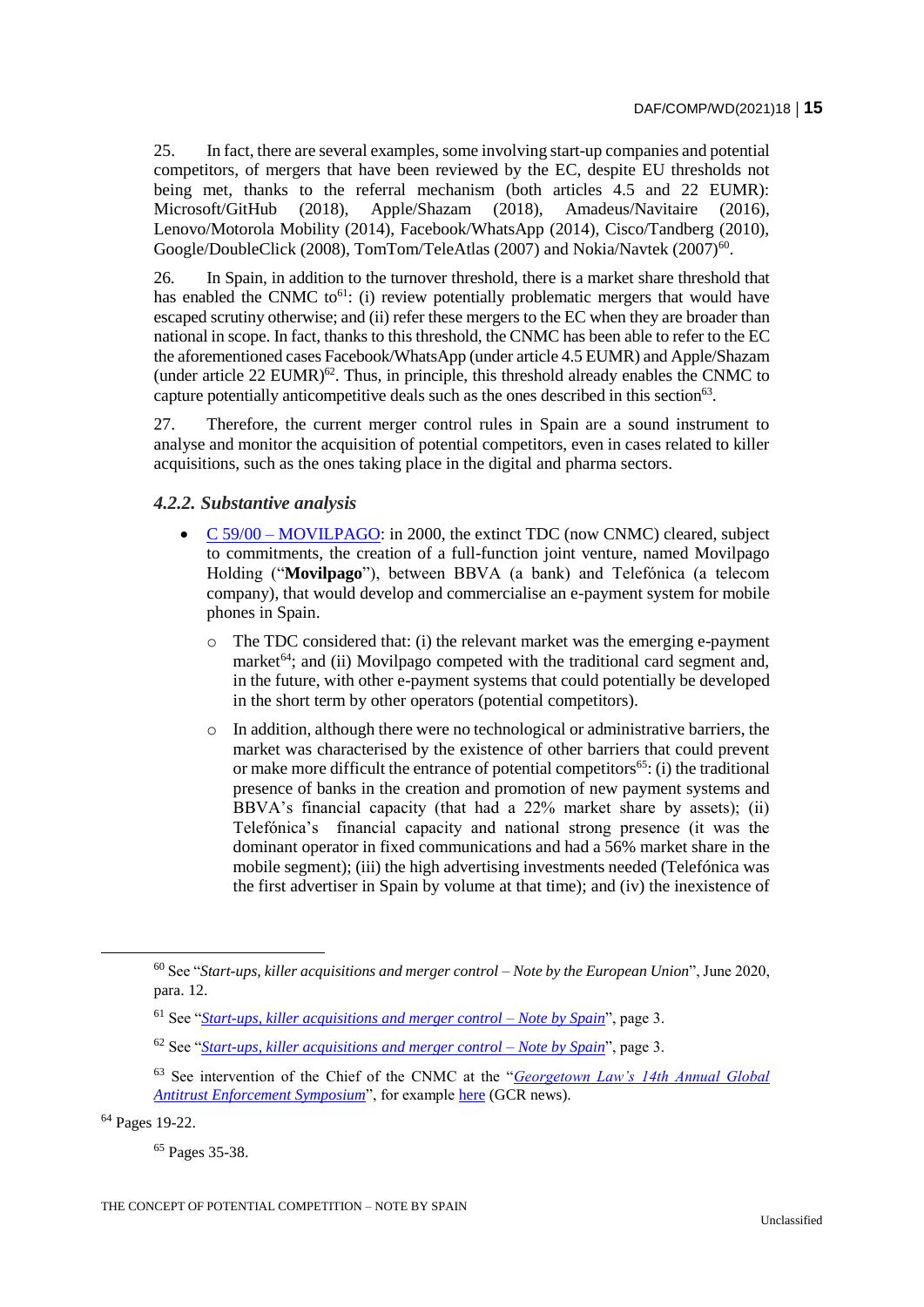international standards over the technology needed to operate the system (Telefónica developed its own technology and protocols).

- o Under these conditions, the main competition concern was to ensure potential competition by the only two other telecom operators in Spain at that time (Airtel and Amena, with a 32% and 12% market shares in the mobile segment respectively)<sup>66</sup>.
- o As the TDC considered very unlikely that these two operators developed its own e-payment system, due mainly to the potential of the two Movilpago's parent companies, Airtel and Amena would have no other option than to adhere to Movilpago's system<sup>67</sup>.
- o Thus, to ensure future potential competition, the TDC considered necessary that Movilpago implemented the following commitments: (i) establishment of FRAND access conditions (to ensure a level playing field to all financial and telecoms operators); and (ii) ensuring that Movilpago did not enter into exclusives or ties/bundles with merchants and users (to ensure the openness of the e-payment system $)^{68}$ .
- C/0612/14 [TELEFÓNICA/DTS:](https://www.cnmc.es/expedientes/c061214) in 2015, the CNMC cleared subject to commitments the acquisition of sole control over DISTRIBUIDORA DE TELEVISÓN DIGITAL, S.A. ("**DTS**"), the main pay-TV operator in Spain at that time, by Telefónica. The decision analysed, among others, the existence of entry and expansion barriers and the potential competition that could be exerted by OTT operators in the future (such as Netflix, which at the time of the notification and clearance was still not active in Spain – it entered the market at the end of 2015).
	- o The concentration affected several markets, one of them being the pay-TV market in Spain.
	- o The CNMC considered the existence of high entry and expansion barriers in this market:
		- Bundling of services and switching  $costs<sup>69</sup>$ : (i) telecoms operators, almost in all cases, commercialised their services in a bundle (pay-TV, mobile, and ADSL/fibre); and (ii) installation of pay-TV required the installation of modems, antennas, etc. that, when compensated total or partially by the operator, entailed a minimum contract period (with early-termination penalties);
		- Economies of scale and  $\text{scope}^{70}$ : necessary to capitalize the investments in the acquisition of content and in the costs associated with the rolling out and management of the pay-TV platform (marketing, CRMs, etc.); and

<sup>66</sup> Pages 38-42.

<sup>67</sup> Pages 38-42.

<sup>68</sup> Pages 44-45.

 $69$  Paras, 422 to 443 (see, specifically, paras, 425-426, 438, and 440).

 $70$  Paras. 444 to 452 (see, specifically, para. 444).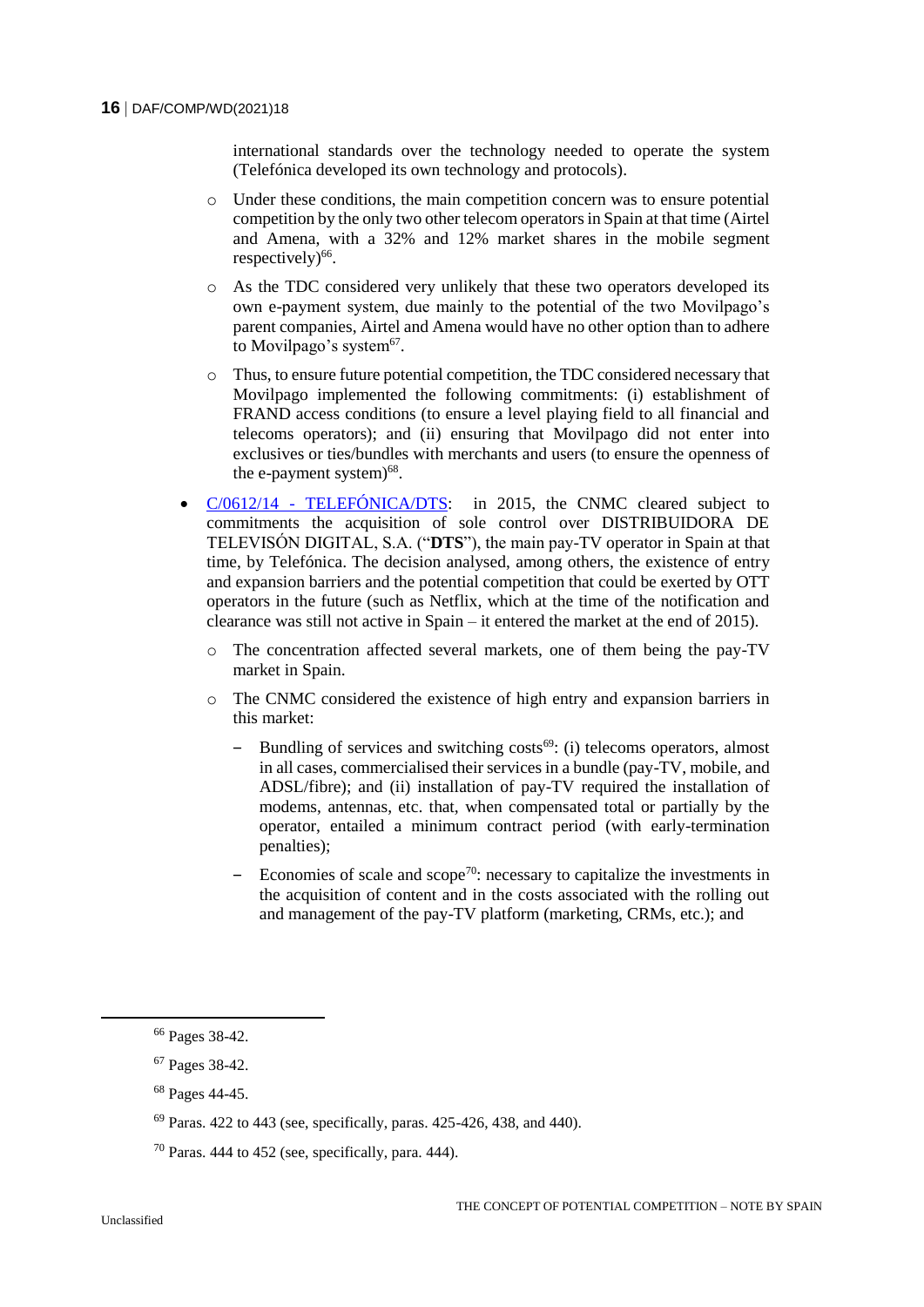- Specific barriers for  $\text{OTTs}^{71}$ : such as access to content and ensuring that emissions can reach consumers with a minimum quality standard and HD.
- o These barriers made the consolidation of a new operator in the market very unlikely in the mid-term<sup>72</sup>:
	- The contestable demand was not 100% (i.e. only clients not tied with pay-TV services or those tied who have ended their minimum periods)<sup>73</sup>; and
	- ‒ Although new OTT operators (such as Netflix) were about to enter the market, they were not considered, at the time of the decision, a sufficient competitive constraint for the merging parties<sup>74</sup> (among other reasons, because the merging parties could make their entry more difficult by limiting access to audio-visual content and to a large customer base through the use of bundles and ties) $75$ .
- o However, the CNMC considered that streaming platforms and internet pay-TV content providers were the future of the pay- $TV^{76}$  (in fact, after Netflix, other operators such as Disney+, HBO, Prime Video, etc. have successfully entered the market, which is growing fast in Spain, confirming the trend considered during the analysis of the merger<sup>77</sup>).
- $C/1144/20$  [CAIXABANK / BANKIA](https://www.cnmc.es/expedientes/c114420)<sup>78</sup> (final decision pending publication while resolving confidentiality issues): in 2021, the CNMC cleared, subject to commitments, the merger of Bankia within Caixabank (two of the main banks in Spain).
	- o The CNMC analysed whether the Big Techs that are providing payment services could exert competitive pressure over the merging parties. After analysing their presence in the market and future perspectives, it was considered that they were potential competitors in the future, but that they do not exert actual pressure over the merging parties, except for payment services where some of them (such as Apple o Amazon) are competing actively.
- M.8677 [SIEMENS/ALSTOM:](https://ec.europa.eu/competition/elojade/isef/case_details.cfm?proc_code=2_M_8677) this constitutes the last landmark case in Europe regarding potential competition analysis in a merger, due to the discussion generated around it. On 6 February 2019, the EC blocked the acquisition of Alstom by Siemens, which intended to merge two of the largest rolling stock and railway and metro signalling systems suppliers in Europe<sup>79</sup>.

 $71$  Paras. 453 to 484 (see, specifically, para. 453).

<sup>72</sup> Paras. 485-513.

<sup>73</sup> Paras. 440 and 501.

<sup>74</sup> Paras. 505 and 506.

<sup>75</sup> Para. 511.

<sup>76</sup> Para. 505.

 $77$  According to the last [report](https://blog.cnmc.es/2020/10/30/panel-de-hogares-cnmc-el-uso-del-movil-se-disparo-durante-los-primeros-meses-covid-19/) on the consumer patterns published by the CNMC, such content providers were present in half of consumers' homes in Spain, with an interannual growth of 33% (compared with the same period of the previous year).

<sup>78</sup> See Official Press Release in English [here.](https://www.cnmc.es/sites/default/files/editor_contenidos/Notas%20de%20prensa/2021/20210324_NP_CAIXABANK_BANKIA_ENG.pdf)

<sup>79</sup> See Official Press Release [here.](https://ec.europa.eu/commission/presscorner/detail/sv/IP_19_881)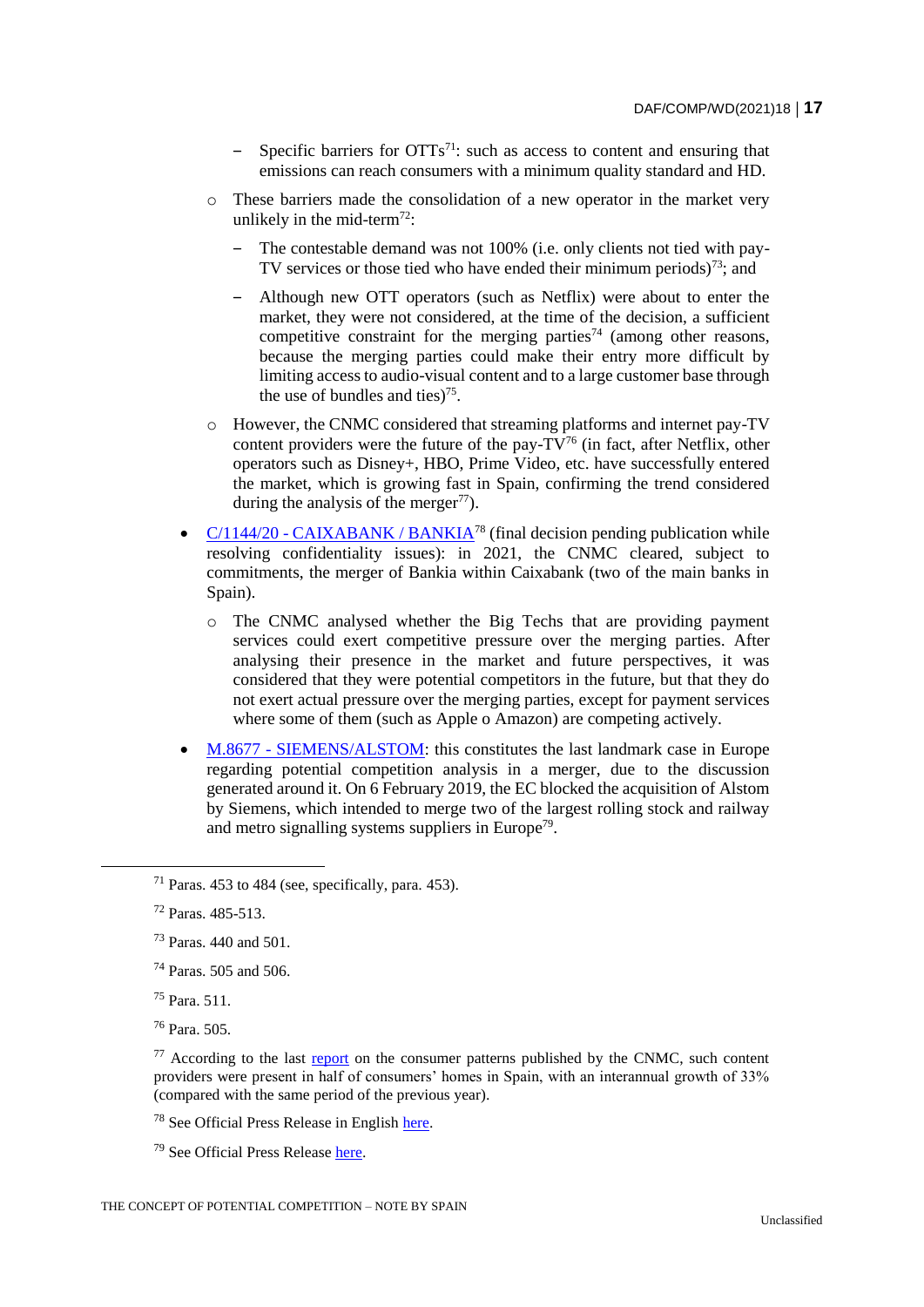- o The EC blocked the merger based on several conclusions: (i) it would significantly impede effective competition in two main areas (signalling systems and very high-speed trains); and the competitive pressure from remaining competitors would not have been sufficient to ensure effective competition; and (ii) its finding that the entry of Chinese suppliers (such as CRRC, the state-owned Chinese rolling stock manufacturer) in the EEA was unlikely in a foreseeable future<sup>80</sup>.
- o The parties argued that: (i) Chinese train manufacturers, such as CRRC and Hyundai Rotem, should be considered potential competitors (among other reasons, because there are surmountable barriers to entry); and (ii) that the potential entry of Asian suppliers should be assessed over a 5 to 10 years period given the dynamics of the market $81$ .
- o However, the EC concluded:
	- ‒ That it was highly unlikely that new entry from China would represent a competitive constraint on the merging parties in a foreseeable future due to, among others, the following facts: (i) Chinese suppliers are not present in the EEA; (ii) they have not even tried to participate in any tender as of the date of the decision; (iii) it will take a very long time before they can become credible suppliers for European infrastructure managers<sup>82</sup>; and (iv) Alstom already argued almost a decade ago, in the case M.5754 - *Alstom/Areva*, that Chinese entrants should be expected in the EEA, however no material entry has taken place since then<sup>83</sup>; and
	- ‒ Regarding the parties' allegations to extend the analysis over a longer period (10 years), the EC considered that it would entail going beyond all foreseeable future tenders in the EEA and the rest of the world, and that it would be a point in time where the prospects of entry are extremely uncertain<sup>84</sup>.
- o In fact, regarding the time period to analyse potential competition, the EC stated that it depends on the characteristics and dynamics of the market, although entry is normally only considered timely if it occurs within two years<sup>85</sup>. In any case, there has been instances in which this period has been three years<sup>86</sup>. In addition, potential competition exerted by one merging party over the other (as opposed to the already discussed exerted by third parties over the merging ones) is assessed in longer timeframes, around five to ten years<sup>87</sup>.

<sup>86</sup> See case *COMP/M.3687 - [JOHNSON&JOHNSON / GUIDANT](https://ec.europa.eu/competition/mergers/cases/decisions/m3687_20050825_20600_en.pdf)*, paras. 224-228.

<sup>80</sup> See Official Press Release [here.](https://ec.europa.eu/commission/presscorner/detail/sv/IP_19_881)

<sup>81</sup> See paras. 485-488 of the decision.

<sup>82</sup> See Official Press Release [here.](https://ec.europa.eu/commission/presscorner/detail/sv/IP_19_881)

<sup>83</sup> See para. 492 of the decision.

<sup>84</sup> See para. 495.

<sup>85</sup> See para. 489 of the decision.

<sup>&</sup>lt;sup>87</sup> All these cases are pharma related and where innovation is an important feature, see for example: (i) M.7326 - [MEDTRONIC/ COVIDIEN,](https://ec.europa.eu/competition/elojade/isef/case_details.cfm?proc_code=2_M_7326) the EC analysed potential competition from the pipeline products of one of the parties over those of the other merging party, considering a 5 years period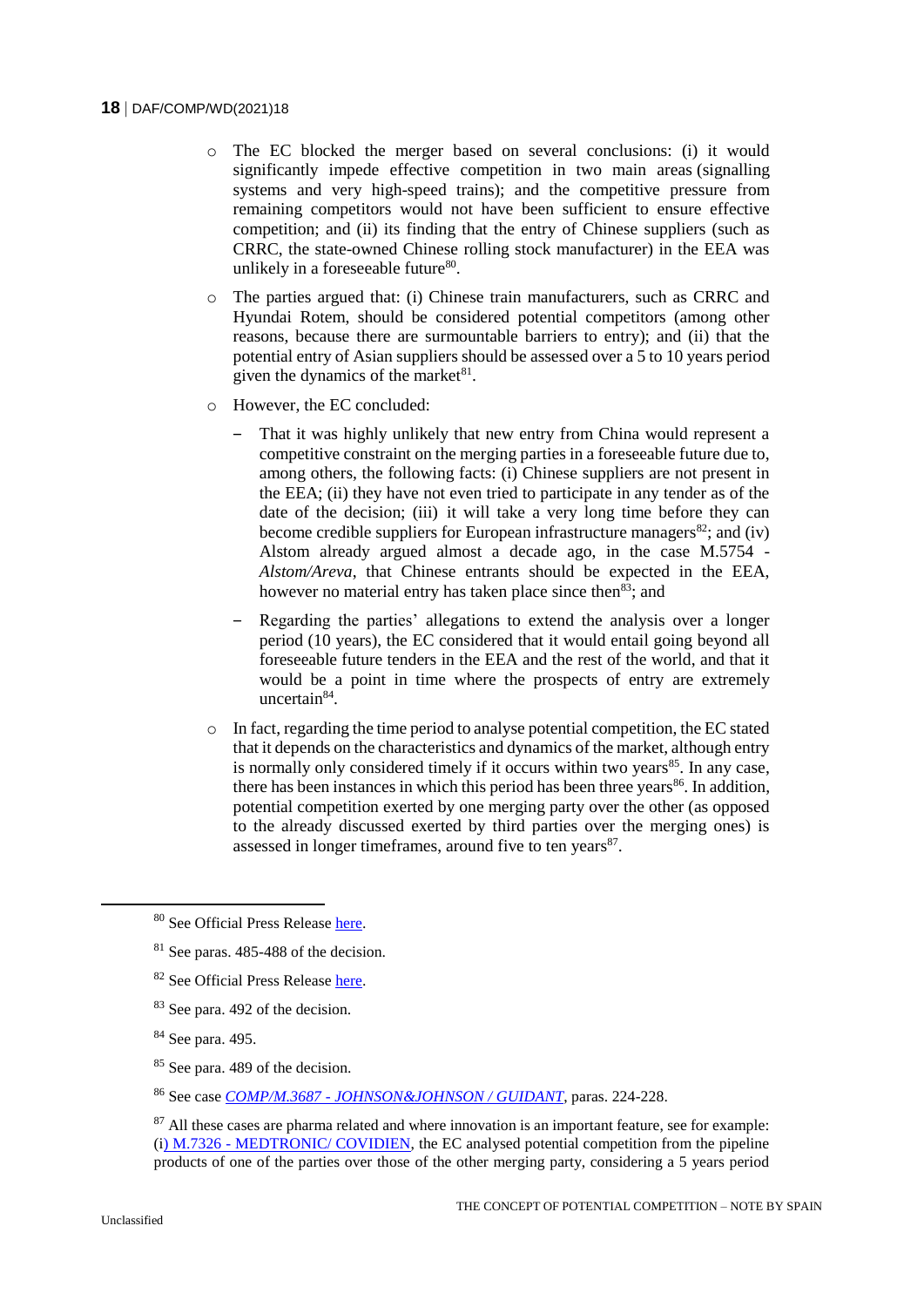- o The EC's decision led to a fierce debate on whether the EU merger control should take into account industrial policy considerations "*in order to enable European companies to successfully compete on the world stage*", as stated in the Franco-German Manifesto<sup>88</sup> that was published only two weeks after the decision was published (on 19 February 2019).
- $\circ$  The aforementioned Manifesto proposed, among others<sup>89</sup>: (i) adapting regulation no 139/2004 and current merger guidelines to enable a more dynamic and longterm approach to current and future potential competition at global level; and (ii) introduce a sort of European Council's veto right, which could override EC's decisions in well-defined cases and subject to strict conditions.
- o Despite the above, it seems that changes such as the aforementioned are not foreseen in the short-term, as stated by Commissioner Vestager<sup>90</sup>.
- o In any case, regarding the future of EU merger control, the EC has just published (26 March 2021): (i) a communication on Article 22 referrals<sup>91</sup>; (ii) a [roadmap](https://ec.europa.eu/info/law/better-regulation/have-your-say/initiatives/12957-Revision-of-certain-procedural-aspects-of-EU-merger-control) on procedural aspects of EU merger control, with an inception impact assessment and consultation open for comments until 18 June 18 2021; and (iii) an Staff Working Paper with the results of the evaluation of procedural and jurisdictional aspects initiated in 2016 (which contains the analytical support for the other two documents)<sup>92</sup>. In addition, the market definition notice<sup>93</sup> is also under a revision process<sup>94</sup>.

## **5. Conclusions**

28. As it can be seen from the above and as explained at the beginning, the concept of potential competition is at the core of Competition Law and it is of the utmost importance for the application of articles 101 TFEU and 1 SCA, 102 TFEU and 2 SCA, and from a merger perspective.

29. In addition, Competition Law is considered to protect competition in the market as a means of enhancing consumer welfare and ensuring an efficient allocation of resources<sup>95</sup>.

<sup>88</sup> See "*[A Franco-German Manifesto for a European industrial policy fit for the 21st Century](https://www.gouvernement.fr/en/a-franco-german-manifesto-for-a-european-industrial-policy-fit-for-the-21st-century)*".

<sup>89</sup> See page 3 of the Manifesto.

<sup>90</sup> See Vestager's speech ["The future of EU Merger Control"](https://ec.europa.eu/commission/commissioners/2019-2024/vestager/announcements/future-eu-merger-control_en) at the International Bar Association 24th Annual Competition Conference, September 11, 2020, in which she stated "*We don't think that the merger regulation as such needs to change*".

<sup>91</sup> See "*[Commission Guidance on the application of the referral mechanism set out in Article 22 of](file:///C:/Users/pvelasco/AppData/Local/Microsoft/Windows/INetCache/Content.Outlook/AMU5JJN6/Commission%20Guidance%20on%20the%20application%20of%20the%20referral%20mechanism%20set%20out%20in%20Article%2022%20of%20the%20Merger%20Regulation%20to%20certain%20categories%20of%20cases)  [the Merger Regulation to certain categories of cases](file:///C:/Users/pvelasco/AppData/Local/Microsoft/Windows/INetCache/Content.Outlook/AMU5JJN6/Commission%20Guidance%20on%20the%20application%20of%20the%20referral%20mechanism%20set%20out%20in%20Article%2022%20of%20the%20Merger%20Regulation%20to%20certain%20categories%20of%20cases)*".

<sup>92</sup> See "*[COMMISSION STAFF WORKING DOCUMENT EVALUATION of procedural and](https://ec.europa.eu/competition/consultations/2021_merger_control/SWD_findings_of_evaluation.pdf)  [jurisdictional aspects of EU merger control](https://ec.europa.eu/competition/consultations/2021_merger_control/SWD_findings_of_evaluation.pdf)*".

<sup>93</sup> "Commission Notice on the definition of relevant market for the purposes of Community *[competition law](https://eur-lex.europa.eu/legal-content/EN/ALL/?uri=celex%3A31997Y1209%2801%29)*".

 $94$  Consultation period ended in October 2020 (the process can be accessed [here\)](https://ec.europa.eu/competition/consultations/2020_market_definition_notice/index_en.html).

<sup>95</sup> See former European Commissioner for competition policy Neelie Kroes' speech on 15 September 2005 [here.](https://ec.europa.eu/commission/presscorner/detail/en/SPEECH_05_512)

<sup>(</sup>see paras. 179-182; and (ii) [M.7275 GLAXOSMITHKLINE / NOVARTIS,](https://ec.europa.eu/competition/elojade/isef/case_details.cfm?proc_code=2_M_7275) the EC took into account a period of 10 years to measure the Parties' innovation strength (see para. 2586).